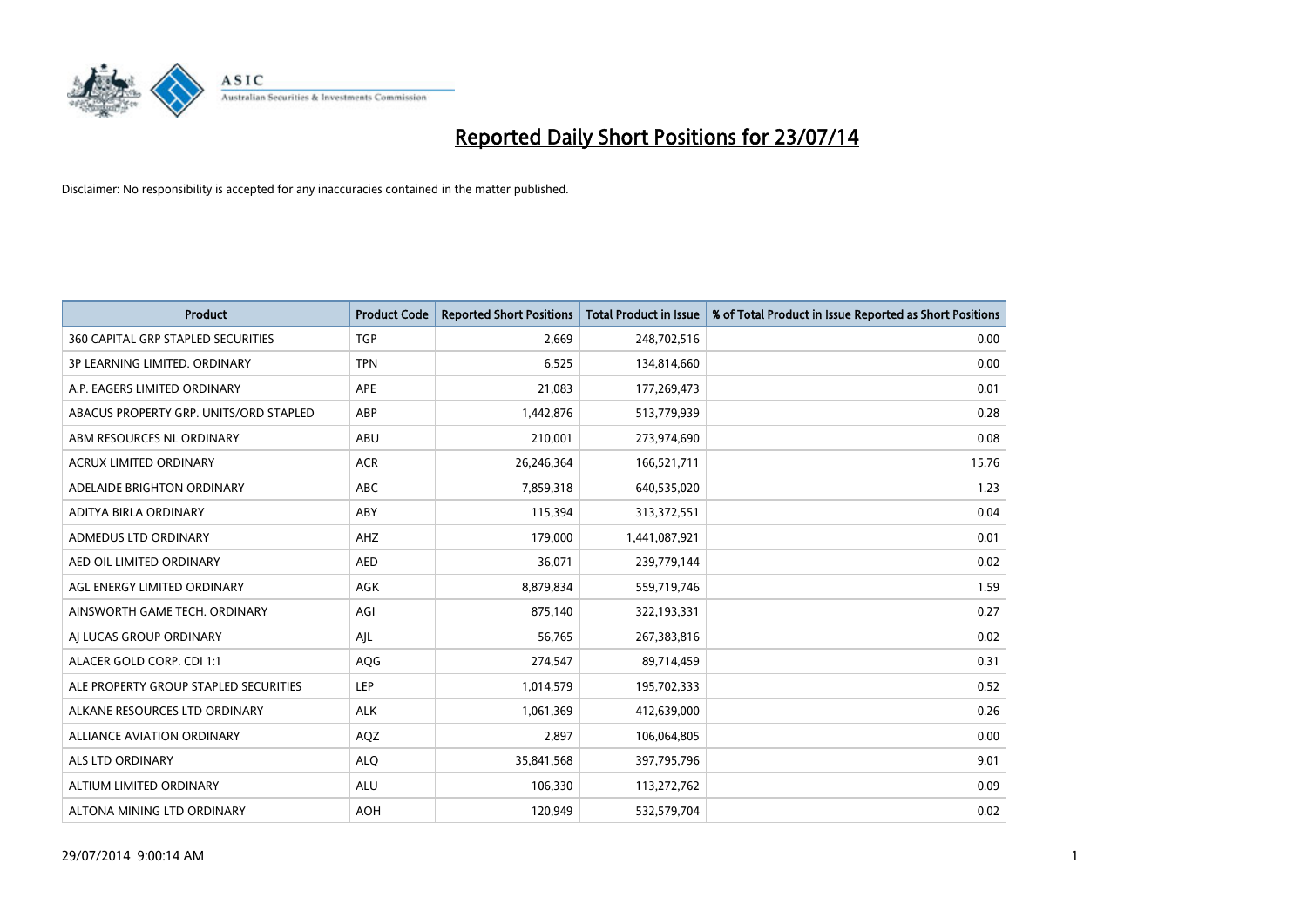

| <b>Product</b>                          | <b>Product Code</b> | <b>Reported Short Positions</b> | <b>Total Product in Issue</b> | % of Total Product in Issue Reported as Short Positions |
|-----------------------------------------|---------------------|---------------------------------|-------------------------------|---------------------------------------------------------|
| ALUMINA LIMITED ORDINARY                | <b>AWC</b>          | 93,346,111                      | 2,806,225,615                 | 3.33                                                    |
| AMALGAMATED HOLDINGS ORDINARY           | AHD                 | 19,207                          | 157,864,530                   | 0.01                                                    |
| AMCOM TELECOMM. ORDINARY                | AMM                 | 2,497,172                       | 264,835,089                   | 0.94                                                    |
| AMCOR LIMITED ORDINARY                  | AMC                 | 5,134,870                       | 1,206,684,923                 | 0.43                                                    |
| AMP CAPITAL CHINA ORDINARY UNITS        | AGF                 | 10,984,000                      | 374,593,484                   | 2.93                                                    |
| AMP LIMITED ORDINARY                    | AMP                 | 29,045,198                      | 2,957,737,964                 | 0.98                                                    |
| ANSELL LIMITED ORDINARY                 | <b>ANN</b>          | 6,264,030                       | 152,937,881                   | 4.10                                                    |
| ANTARES ENERGY LTD ORDINARY             | AZZ                 | 253,778                         | 255,000,000                   | 0.10                                                    |
| ANZ BANKING GRP LTD ORDINARY            | ANZ                 | 8,143,710                       | 2,756,583,456                 | 0.30                                                    |
| APA GROUP STAPLED SECURITIES            | APA                 | 15,127,262                      | 835,750,807                   | 1.81                                                    |
| APN NEWS & MEDIA ORDINARY               | <b>APN</b>          | 1,565,918                       | 1,029,041,356                 | 0.15                                                    |
| AQUARIUS PLATINUM. ORDINARY             | AQP                 | 1,154,480                       | 1,464,310,359                 | 0.08                                                    |
| AQUILA RESOURCES ORDINARY               | <b>AQA</b>          | 483,672                         | 411,804,442                   | 0.12                                                    |
| ARB CORPORATION ORDINARY                | <b>ARP</b>          | 1,549,748                       | 72,493,302                    | 2.14                                                    |
| ARDENT LEISURE GROUP STAPLED SECURITIES | AAD                 | 4,589,781                       | 405,055,708                   | 1.13                                                    |
| ARISTOCRAT LEISURE ORDINARY             | ALL                 | 1,553,167                       | 622,710,823                   | 0.25                                                    |
| ARRIUM LTD ORDINARY                     | ARI                 | 35,545,865                      | 1,366,183,142                 | 2.60                                                    |
| ASALEO CARE LIMITED ORDINARY            | AHY                 | 3,500,000                       | 603,059,070                   | 0.58                                                    |
| ASCIANO LIMITED ORDINARY                | <b>AIO</b>          | 12,402,303                      | 975,385,664                   | 1.27                                                    |
| ASG GROUP LIMITED ORDINARY              | ASZ                 | 527,624                         | 206,720,839                   | 0.26                                                    |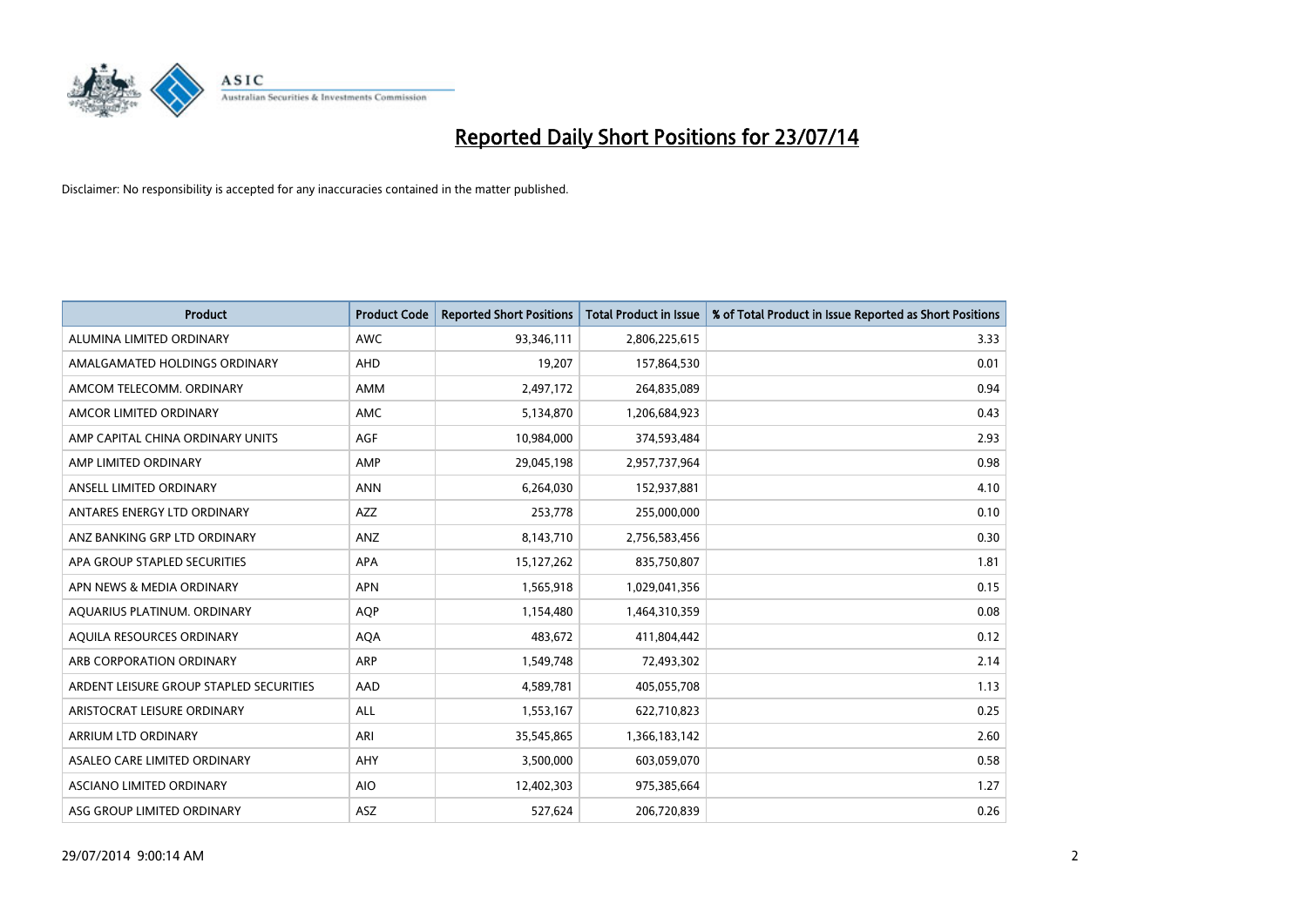

| <b>Product</b>                            | <b>Product Code</b> | <b>Reported Short Positions</b> | <b>Total Product in Issue</b> | % of Total Product in Issue Reported as Short Positions |
|-------------------------------------------|---------------------|---------------------------------|-------------------------------|---------------------------------------------------------|
| ASPEN GROUP ORD/UNITS STAPLED             | <b>APZ</b>          | 49,580                          | 119,948,774                   | 0.04                                                    |
| ASTRO JAP PROP GROUP STAPLED US PROHIBIT. | AJA                 | 20,229                          | 67,211,752                    | 0.03                                                    |
| ASX LIMITED ORDINARY                      | <b>ASX</b>          | 5,022,051                       | 193,595,162                   | 2.59                                                    |
| ATLAS IRON LIMITED ORDINARY               | AGO                 | 129,534,476                     | 915,496,158                   | 14.15                                                   |
| ATRUM COAL NL ORDINARY                    | ATU                 | 190,985                         | 76,305,842                    | 0.25                                                    |
| AURIZON HOLDINGS LTD ORDINARY             | AZJ                 | 4,783,234                       | 2,137,284,503                 | 0.22                                                    |
| <b>AURORA OIL &amp; GAS ORDINARY</b>      | <b>AUT</b>          | 15,477                          | 448,785,778                   | 0.00                                                    |
| AUSDRILL LIMITED ORDINARY                 | ASL                 | 22,465,905                      | 312,277,224                   | 7.19                                                    |
| AUSENCO LIMITED ORDINARY                  | AAX                 | 2,576,238                       | 168,449,799                   | 1.53                                                    |
| <b>AUSTAL LIMITED ORDINARY</b>            | ASB                 | 144,531                         | 346,379,377                   | 0.04                                                    |
| AUSTBROKERS HOLDINGS ORDINARY             | <b>AUB</b>          | 378,669                         | 59,955,596                    | 0.63                                                    |
| AUSTIN ENGINEERING ORDINARY               | ANG                 | 1,373,111                       | 84,274,004                    | 1.63                                                    |
| AUSTRALAND PROPERTY STAPLED SECURITY      | <b>ALZ</b>          | 273,856                         | 578,984,528                   | 0.05                                                    |
| AUSTRALIAN AGRICULT, ORDINARY             | AAC                 | 3,405,850                       | 532,474,721                   | 0.64                                                    |
| AUSTRALIAN FOUNDAT, ORDINARY              | AFI                 | 100                             | 1,049,055,166                 | 0.00                                                    |
| AUSTRALIAN INFR LTD ORDINARY              | <b>AIX</b>          | 14,364                          | 620,733,944                   | 0.00                                                    |
| AUSTRALIAN PHARM. ORDINARY                | API                 | 10,796,659                      | 488,115,883                   | 2.21                                                    |
| AUTOMOTIVE HOLDINGS ORDINARY              | AHE                 | 437,367                         | 306,437,941                   | 0.14                                                    |
| AVANCO RESOURCES LTD ORDINARY             | AVB                 | 89,724                          | 1,661,675,855                 | 0.01                                                    |
| AVEO GROUP STAPLED SECURITIES             | AOG                 | 11,030,664                      | 500,111,460                   | 2.21                                                    |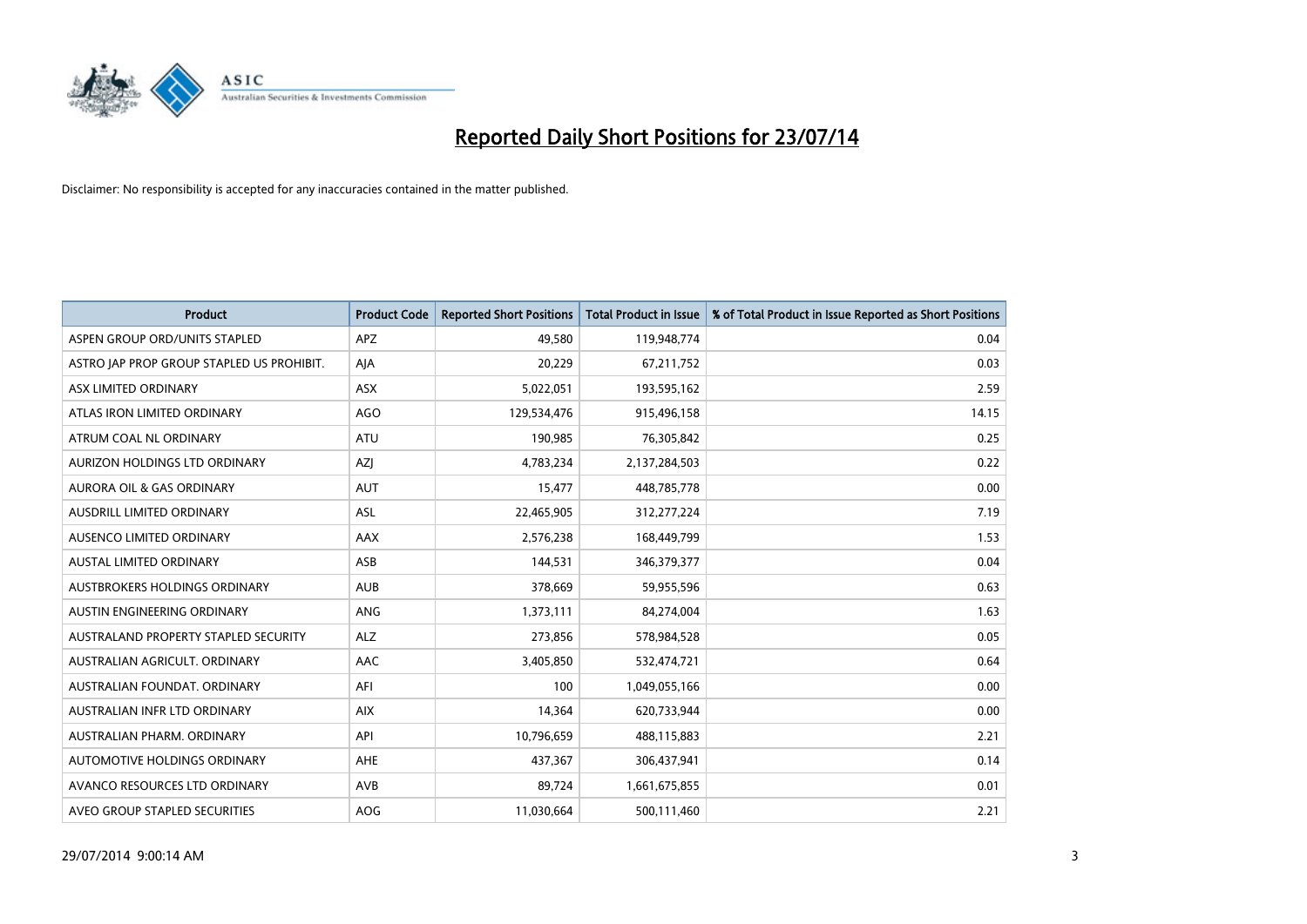

| <b>Product</b>                       | <b>Product Code</b> | <b>Reported Short Positions</b> | <b>Total Product in Issue</b> | % of Total Product in Issue Reported as Short Positions |
|--------------------------------------|---------------------|---------------------------------|-------------------------------|---------------------------------------------------------|
| AWE LIMITED ORDINARY                 | <b>AWE</b>          | 1,494,682                       | 522,696,385                   | 0.29                                                    |
| AZONTO PET LTD ORDINARY              | APY                 | $\mathbf{1}$                    | 1,158,625,100                 | 0.00                                                    |
| AZUMAH RESOURCES ORDINARY            | <b>AZM</b>          | $\mathbf{1}$                    | 358,316,919                   | 0.00                                                    |
| BANDANNA ENERGY ORDINARY             | <b>BND</b>          | 24,135,792                      | 528,481,199                   | 4.57                                                    |
| BANK OF QUEENSLAND. ORDINARY         | <b>BOQ</b>          | 2,933,894                       | 362,516,534                   | 0.81                                                    |
| <b>BANNERMAN RESOURCES ORDINARY</b>  | <b>BMN</b>          | 676,838                         | 328,995,150                   | 0.21                                                    |
| <b>BASE RES LIMITED ORDINARY</b>     | <b>BSE</b>          | 5,517,119                       | 561,840,029                   | 0.98                                                    |
| BATHURST RES LTD. ORDINARY           | <b>BRL</b>          | 1,514,006                       | 947,754,948                   | 0.16                                                    |
| <b>BC IRON LIMITED ORDINARY</b>      | <b>BCI</b>          | 3,250,205                       | 124,345,439                   | 2.61                                                    |
| BEACH ENERGY LIMITED ORDINARY        | <b>BPT</b>          | 20,168,731                      | 1,292,897,806                 | 1.56                                                    |
| BEADELL RESOURCE LTD ORDINARY        | <b>BDR</b>          | 16,123,890                      | 798,657,280                   | 2.02                                                    |
| <b>BEGA CHEESE LTD ORDINARY</b>      | <b>BGA</b>          | 693,210                         | 152,245,802                   | 0.46                                                    |
| BENDIGO AND ADELAIDE ORDINARY        | <b>BEN</b>          | 11,747,763                      | 447,880,513                   | 2.62                                                    |
| BENITEC BIOPHARMA ORDINARY           | <b>BLT</b>          | 1,308                           | 114,898,793                   | 0.00                                                    |
| BENTHAM IMF LTD ORDINARY             | <b>IMF</b>          | 3,838,448                       | 165,370,269                   | 2.32                                                    |
| BERKELEY RESOURCES ORDINARY          | <b>BKY</b>          | 199,350                         | 180,361,323                   | 0.11                                                    |
| BETASHARES ASX RES ETF UNITS         | <b>ORE</b>          | 512,000                         | 2,922,150                     | 17.52                                                   |
| <b>BHP BILLITON LIMITED ORDINARY</b> | <b>BHP</b>          | 8,112,349                       | 3,211,691,105                 | 0.25                                                    |
| <b>BIGAIR GROUP LIMITED ORDINARY</b> | <b>BGL</b>          | 45,160                          | 172,872,340                   | 0.03                                                    |
| <b>BILLABONG ORDINARY</b>            | <b>BBG</b>          | 13,895,152                      | 990,370,034                   | 1.40                                                    |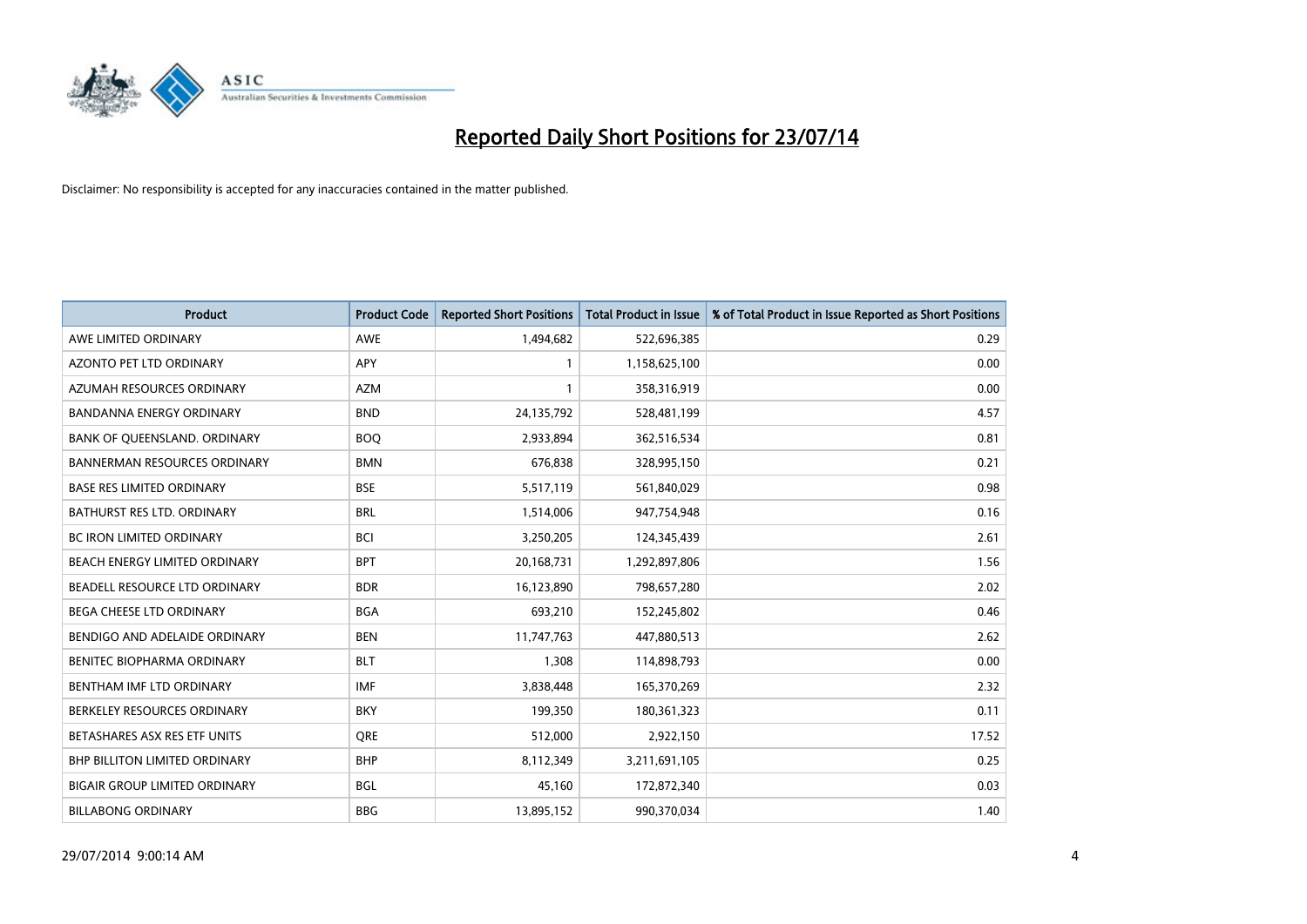

| <b>Product</b>                                | <b>Product Code</b> | <b>Reported Short Positions</b> | <b>Total Product in Issue</b> | % of Total Product in Issue Reported as Short Positions |
|-----------------------------------------------|---------------------|---------------------------------|-------------------------------|---------------------------------------------------------|
| <b>BLACKHAM RESOURCES ORDINARY</b>            | <b>BLK</b>          | 50,000                          | 117,790,092                   | 0.04                                                    |
| <b>BLACKMORES LIMITED ORDINARY</b>            | <b>BKL</b>          | 6,434                           | 17,114,947                    | 0.04                                                    |
| <b>BLACKTHORN RESOURCES ORD US PROHIBITED</b> | <b>BTR</b>          | 4,019                           | 164,285,950                   | 0.00                                                    |
| BLUESCOPE STEEL LTD ORDINARY                  | <b>BSL</b>          | 744,151                         | 558,848,896                   | 0.13                                                    |
| <b>BOART LONGYEAR ORDINARY</b>                | <b>BLY</b>          | 34,312,751                      | 461,163,412                   | 7.44                                                    |
| BORAL LIMITED, ORDINARY                       | <b>BLD</b>          | 17,707,058                      | 782,736,249                   | 2.26                                                    |
| <b>BRADKEN LIMITED ORDINARY</b>               | <b>BKN</b>          | 15,478,202                      | 171,027,249                   | 9.05                                                    |
| <b>BRAMBLES LIMITED ORDINARY</b>              | <b>BXB</b>          | 1,914,426                       | 1,563,424,990                 | 0.12                                                    |
| BREVILLE GROUP LTD ORDINARY                   | <b>BRG</b>          | 2,968,737                       | 130,095,322                   | 2.28                                                    |
| <b>BRICKWORKS LIMITED ORDINARY</b>            | <b>BKW</b>          | 98,068                          | 148,038,996                   | 0.07                                                    |
| <b>BROCKMAN MINING LTD ORDINARY</b>           | <b>BCK</b>          | 414,026                         | 8,381,982,131                 | 0.00                                                    |
| <b>BURU ENERGY ORDINARY</b>                   | <b>BRU</b>          | 18,846,216                      | 298,505,530                   | 6.31                                                    |
| <b>BWP TRUST ORDINARY UNITS</b>               | <b>BWP</b>          | 9,155,897                       | 634,395,195                   | 1.44                                                    |
| <b>CABCHARGE AUSTRALIA ORDINARY</b>           | CAB                 | 10,154,954                      | 120,430,683                   | 8.43                                                    |
| CALTEX AUSTRALIA ORDINARY                     | <b>CTX</b>          | 3,559,180                       | 270,000,000                   | 1.32                                                    |
| <b>CAPITOL HEALTH ORDINARY</b>                | <b>CAJ</b>          | 306,591                         | 431,180,115                   | 0.07                                                    |
| <b>CARDNO LIMITED ORDINARY</b>                | CDD                 | 7,944,038                       | 163,266,973                   | 4.87                                                    |
| <b>CARINDALE PROPERTY UNIT</b>                | <b>CDP</b>          | 194                             | 70,000,000                    | 0.00                                                    |
| CARNARVON PETROLEUM ORDINARY                  | <b>CVN</b>          | 734                             | 987,176,977                   | 0.00                                                    |
| CARSALES.COM LTD ORDINARY                     | <b>CRZ</b>          | 6,698,709                       | 237,828,965                   | 2.82                                                    |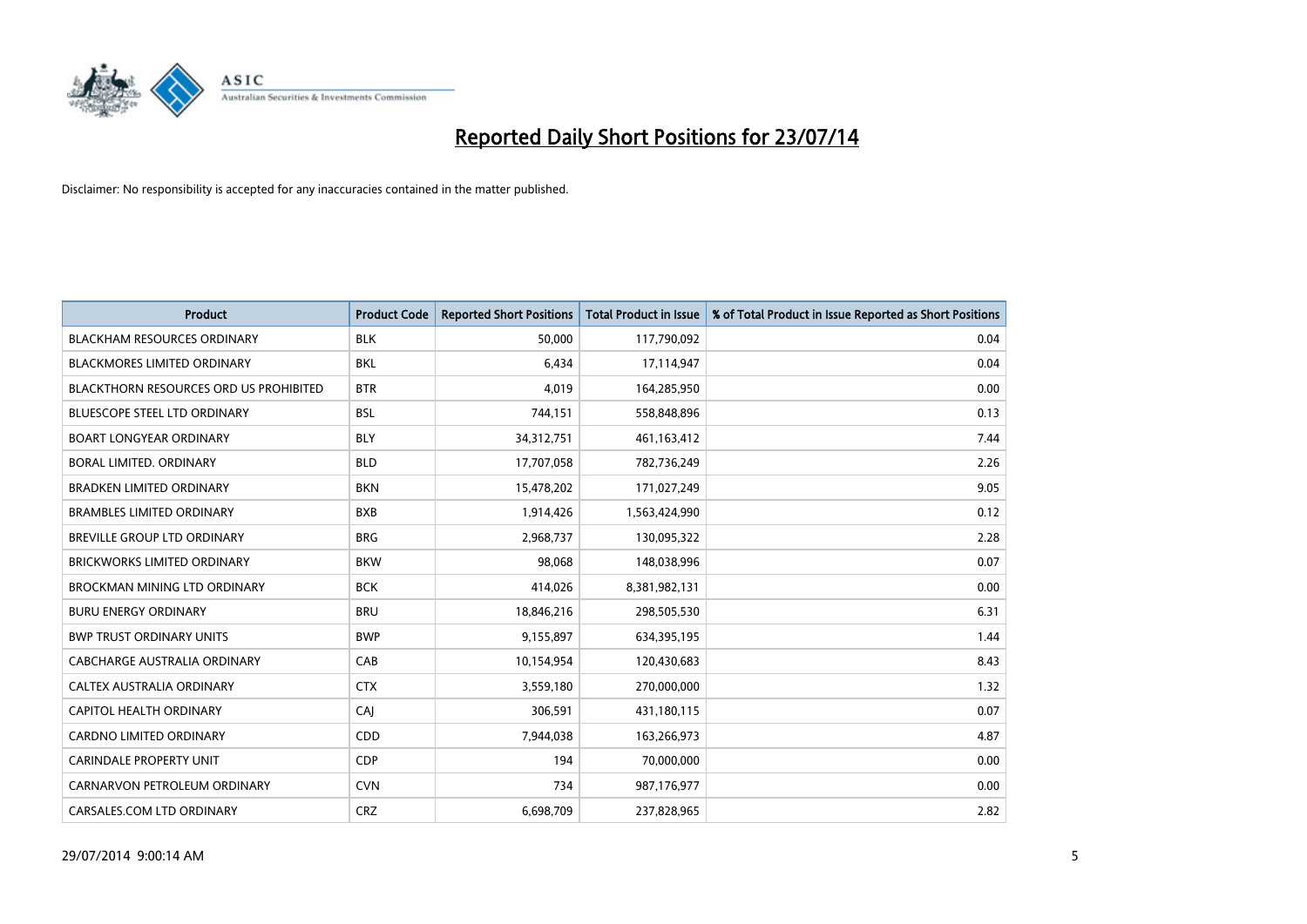

| <b>Product</b>                          | <b>Product Code</b> | <b>Reported Short Positions</b> | <b>Total Product in Issue</b> | % of Total Product in Issue Reported as Short Positions |
|-----------------------------------------|---------------------|---------------------------------|-------------------------------|---------------------------------------------------------|
| <b>CASH CONVERTERS ORDINARY</b>         | CCV                 | 9,202,310                       | 428,886,124                   | 2.15                                                    |
| CEDAR WOODS PROP. ORDINARY              | <b>CWP</b>          | 158,184                         | 78,336,371                    | 0.20                                                    |
| CENTRAL PETROLEUM ORDINARY              | <b>CTP</b>          | 1,602,387                       | 348,718,957                   | 0.46                                                    |
| CERAMIC FUEL CELLS ORDINARY             | <b>CFU</b>          | 4,058                           | 2,507,761,565                 | 0.00                                                    |
| CFS RETAIL TRUST GRP STAPLED SECURITIES | <b>CFX</b>          | 65,160,066                      | 3,018,050,810                 | 2.16                                                    |
| <b>CHALLENGER LIMITED ORDINARY</b>      | <b>CGF</b>          | 618,781                         | 530,862,585                   | 0.12                                                    |
| CHANDLER MACLEOD LTD ORDINARY           | <b>CMG</b>          | 31,347                          | 547,985,086                   | 0.01                                                    |
| CHARTER HALL GROUP STAPLED US PROHIBIT. | <b>CHC</b>          | 381,176                         | 347,989,262                   | 0.11                                                    |
| <b>CHARTER HALL RETAIL UNITS</b>        | <b>COR</b>          | 10,086,661                      | 369,040,750                   | 2.73                                                    |
| <b>CHORUS LIMITED ORDINARY</b>          | <b>CNU</b>          | 131,601                         | 396,369,767                   | 0.03                                                    |
| COAL OF AFRICA LTD ORDINARY             | <b>CZA</b>          | 426                             | 1,048,368,613                 | 0.00                                                    |
| <b>COALSPUR MINES LTD ORDINARY</b>      | <b>CPL</b>          | 2,684,758                       | 641,544,455                   | 0.42                                                    |
| COBAR CONSOLIDATED ORDINARY             | CCU                 | 100,000                         | 329,715,353                   | 0.03                                                    |
| COCA-COLA AMATIL ORDINARY               | <b>CCL</b>          | 9,266,083                       | 763,590,249                   | 1.21                                                    |
| <b>COCHLEAR LIMITED ORDINARY</b>        | <b>COH</b>          | 10,202,353                      | 57,062,020                    | 17.88                                                   |
| COCKATOO COAL ORDINARY                  | <b>COK</b>          | 167,987                         | 4,560,196,928                 | 0.00                                                    |
| CODAN LIMITED ORDINARY                  | <b>CDA</b>          | 461,720                         | 176,969,924                   | 0.26                                                    |
| <b>COFFEY INTERNATIONAL ORDINARY</b>    | <b>COF</b>          | 7,994                           | 255,833,165                   | 0.00                                                    |
| <b>COKAL LTD ORDINARY</b>               | <b>CKA</b>          | 6,820                           | 471,103,926                   | 0.00                                                    |
| <b>COLLECTION HOUSE ORDINARY</b>        | <b>CLH</b>          | 2,180,165                       | 129,717,785                   | 1.68                                                    |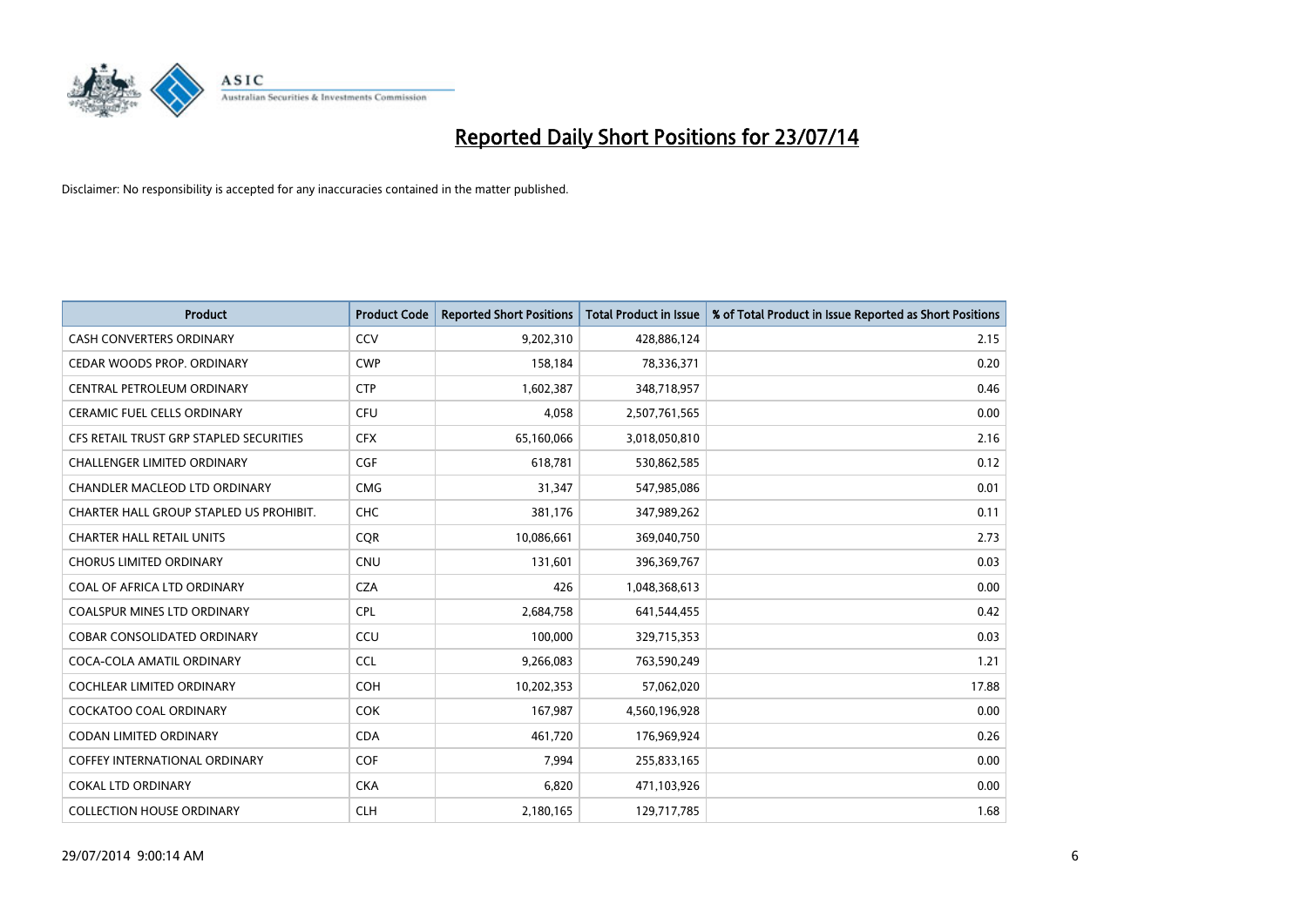

| <b>Product</b>                          | <b>Product Code</b> | <b>Reported Short Positions</b> | <b>Total Product in Issue</b> | % of Total Product in Issue Reported as Short Positions |
|-----------------------------------------|---------------------|---------------------------------|-------------------------------|---------------------------------------------------------|
| COMMONWEALTH BANK, ORDINARY             | <b>CBA</b>          | 11,068,652                      | 1,621,319,194                 | 0.68                                                    |
| <b>COMPASS RESOURCES ORDINARY</b>       | <b>CMR</b>          | 7,472                           | 1,403,744,100                 | 0.00                                                    |
| <b>COMPUTERSHARE LTD ORDINARY</b>       | <b>CPU</b>          | 10,083,417                      | 556,203,079                   | 1.81                                                    |
| COOPER ENERGY LTD ORDINARY              | <b>COE</b>          | 1,671                           | 329,235,509                   | 0.00                                                    |
| <b>CORP TRAVEL LIMITED ORDINARY</b>     | <b>CTD</b>          | 267,867                         | 89,931,376                    | 0.30                                                    |
| <b>COVER-MORE GRP LTD ORDINARY</b>      | <b>CVO</b>          | 6,237,825                       | 317,750,000                   | 1.96                                                    |
| <b>CREDIT CORP GROUP ORDINARY</b>       | <b>CCP</b>          | 168,791                         | 46,131,882                    | 0.37                                                    |
| <b>CROMWELL PROP STAPLED SECURITIES</b> | <b>CMW</b>          | 11,193,962                      | 1,727,280,850                 | 0.65                                                    |
| <b>CROWE HORWATH AUS ORDINARY</b>       | <b>CRH</b>          | 472,156                         | 273,005,429                   | 0.17                                                    |
| <b>CROWN RESORTS LTD ORDINARY</b>       | <b>CWN</b>          | 5,042,572                       | 728,394,185                   | 0.69                                                    |
| <b>CSG LIMITED ORDINARY</b>             | CSV                 | 163,876                         | 278,840,492                   | 0.06                                                    |
| <b>CSL LIMITED ORDINARY</b>             | <b>CSL</b>          | 849,395                         | 474,588,196                   | 0.18                                                    |
| <b>CSR LIMITED ORDINARY</b>             | <b>CSR</b>          | 18,866,644                      | 506,000,315                   | 3.73                                                    |
| <b>CUDECO LIMITED ORDINARY</b>          | CDU                 | 8,846,381                       | 235,119,260                   | 3.76                                                    |
| DART ENERGY LTD ORDINARY                | <b>DTE</b>          | 2,650,693                       | 1,108,752,733                 | 0.24                                                    |
| DATA#3 LIMITED ORDINARY                 | DTL                 | 243,587                         | 153,974,950                   | 0.16                                                    |
| DAVID JONES LIMITED ORDINARY            | <b>DJS</b>          | 4,956,922                       | 537,137,845                   | 0.92                                                    |
| <b>DECMIL GROUP LIMITED ORDINARY</b>    | <b>DCG</b>          | 1,367,700                       | 168,657,794                   | 0.81                                                    |
| DEEP YELLOW LIMITED ORDINARY            | <b>DYL</b>          | 947                             | 1,619,952,347                 | 0.00                                                    |
| DEXUS PROPERTY GROUP STAPLED UNITS      | <b>DXS</b>          | 33,699,225                      | 5,433,110,810                 | 0.62                                                    |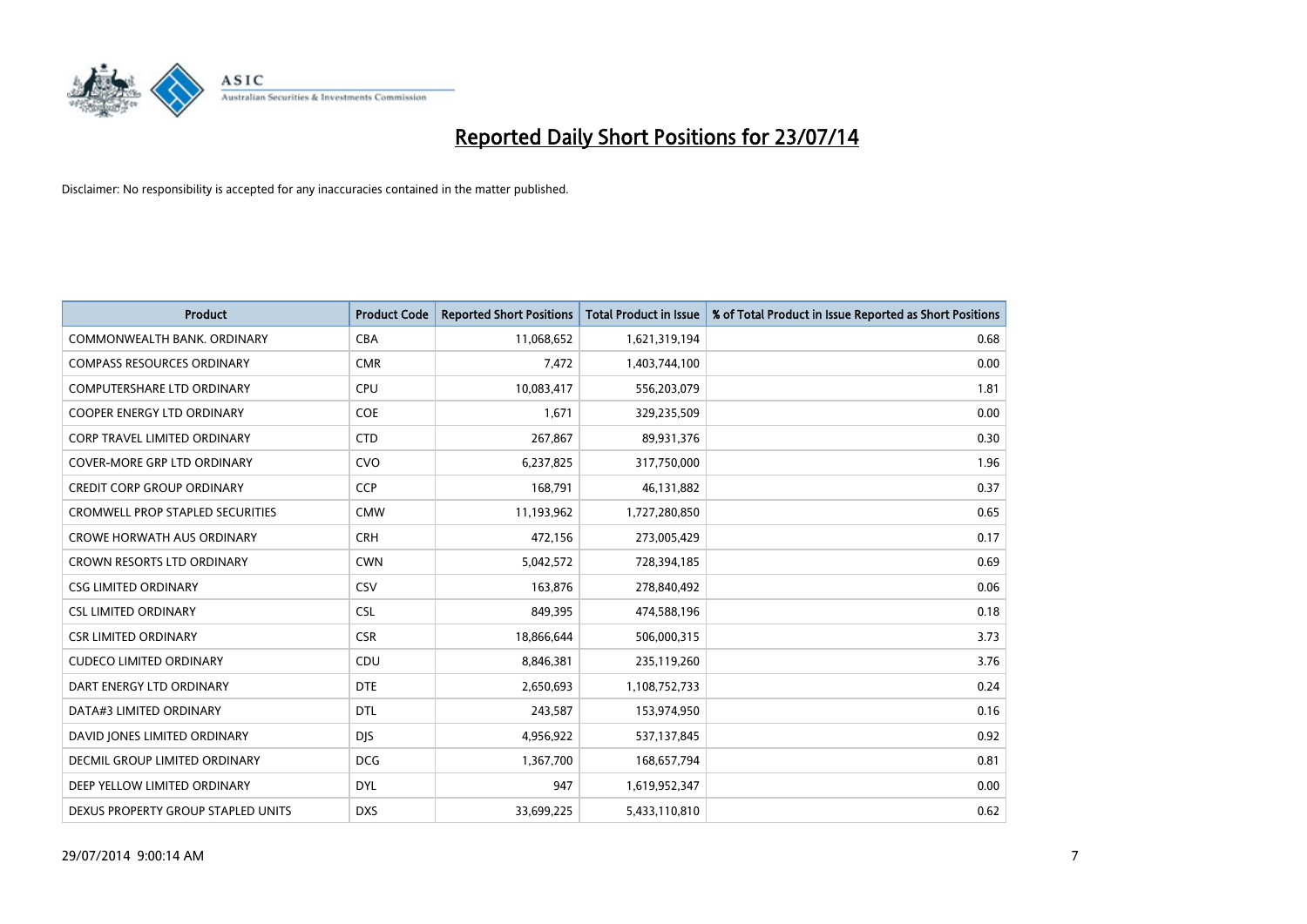

| <b>Product</b>                       | <b>Product Code</b> | <b>Reported Short Positions</b> | <b>Total Product in Issue</b> | % of Total Product in Issue Reported as Short Positions |
|--------------------------------------|---------------------|---------------------------------|-------------------------------|---------------------------------------------------------|
| DICK SMITH HLDGS ORDINARY            | <b>DSH</b>          | 17,691,777                      | 236,511,364                   | 7.48                                                    |
| DISCOVERY METALS LTD ORDINARY        | <b>DML</b>          | 1,268,191                       | 644,039,581                   | 0.20                                                    |
| DOMINO PIZZA ENTERPR ORDINARY        | <b>DMP</b>          | 2,095,851                       | 85,933,273                    | 2.44                                                    |
| DONACO INTERNATIONAL ORDINARY        | <b>DNA</b>          | 2,037,244                       | 460,282,631                   | 0.44                                                    |
| DORAY MINERALS LTD ORDINARY          | <b>DRM</b>          | 76,486                          | 164,551,768                   | 0.05                                                    |
| DOWNER EDI LIMITED ORDINARY          | <b>DOW</b>          | 19,447,868                      | 435,399,975                   | 4.47                                                    |
| DRILLSEARCH ENERGY ORDINARY          | <b>DLS</b>          | 18,129,812                      | 445,898,470                   | 4.07                                                    |
| DUET GROUP STAPLED US PROHIBIT.      | <b>DUE</b>          | 4,218,917                       | 1,317,809,323                 | 0.32                                                    |
| DULUXGROUP LIMITED ORDINARY          | <b>DLX</b>          | 1,193,647                       | 383,503,942                   | 0.31                                                    |
| <b>DWS LTD ORDINARY</b>              | <b>DWS</b>          | 145,096                         | 132,362,763                   | 0.11                                                    |
| ECHO ENTERTAINMENT ORDINARY          | <b>EGP</b>          | 8,162,561                       | 825,672,730                   | 0.99                                                    |
| <b>ELDERS LIMITED ORDINARY</b>       | <b>ELD</b>          | 19,076,591                      | 455,013,329                   | 4.19                                                    |
| ELEMENTAL MINERALS ORDINARY          | <b>ELM</b>          | 120,458                         | 305,063,391                   | 0.04                                                    |
| <b>EMECO HOLDINGS ORDINARY</b>       | EHL                 | 8,620,156                       | 599,675,707                   | 1.44                                                    |
| <b>ENDEAVOUR MIN CORP CDI 1:1</b>    | <b>EVR</b>          | 31,265                          | 55,837,996                    | 0.06                                                    |
| <b>ENERGY RESOURCES ORDINARY 'A'</b> | ERA                 | 10,039,524                      | 517,725,062                   | 1.94                                                    |
| <b>ENERGY WORLD CORPOR. ORDINARY</b> | <b>EWC</b>          | 43,241,728                      | 1,734,166,672                 | 2.49                                                    |
| ENVESTRA LIMITED ORDINARY            | <b>ENV</b>          | 954,441                         | 1,796,808,474                 | 0.05                                                    |
| EQUATORIAL RES LTD ORDINARY          | EQX                 | 174                             | 122,185,353                   | 0.00                                                    |
| EQUITY TRUSTEES ORDINARY             | EQT                 | 19                              | 19,105,788                    | 0.00                                                    |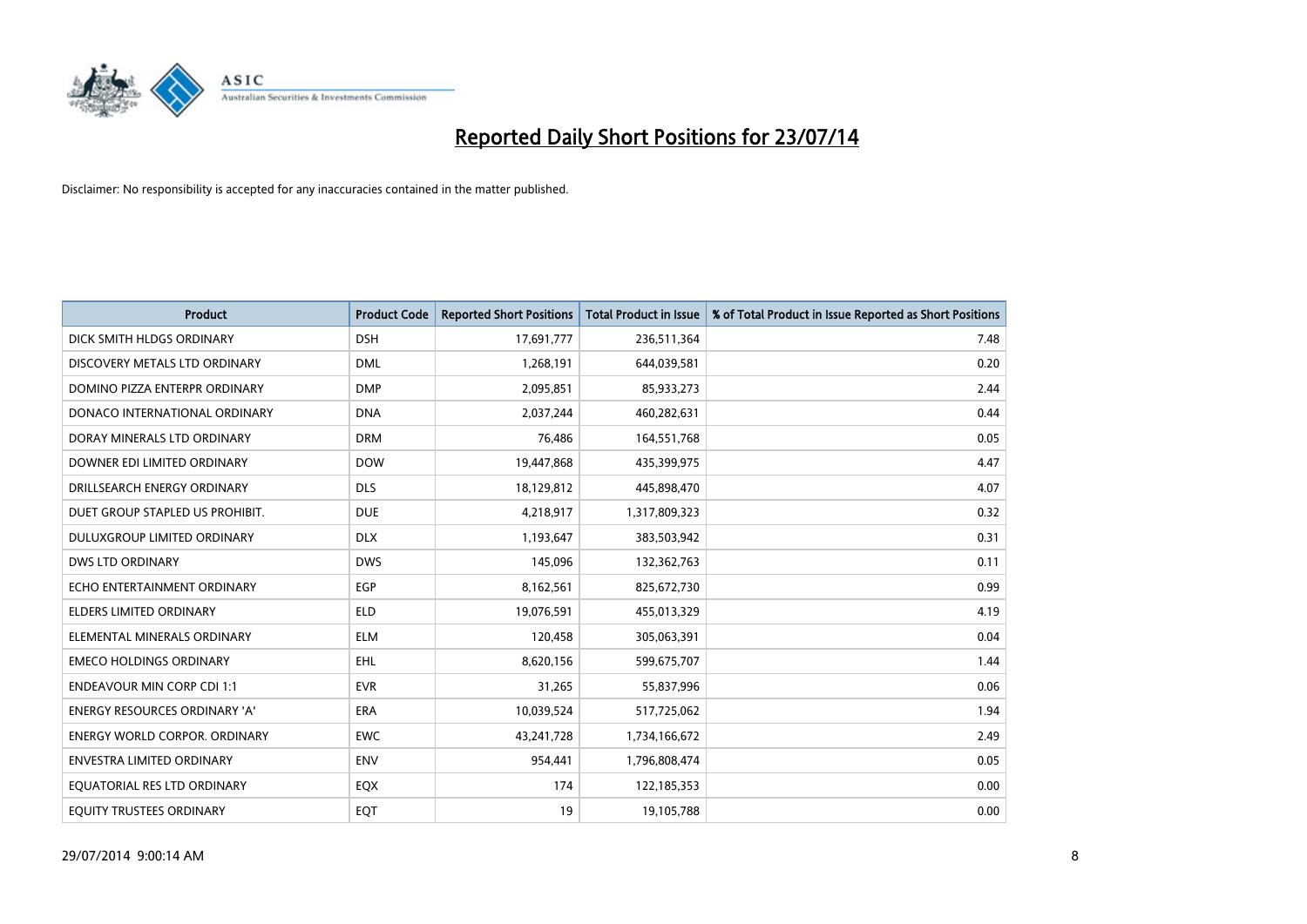

| <b>Product</b>                         | <b>Product Code</b> | <b>Reported Short Positions</b> | <b>Total Product in Issue</b> | % of Total Product in Issue Reported as Short Positions |
|----------------------------------------|---------------------|---------------------------------|-------------------------------|---------------------------------------------------------|
| ERM POWER LIMITED ORDINARY             | EPW                 | 719,659                         | 239,269,727                   | 0.30                                                    |
| ESERVGLOBAL LIMITED ORDINARY           | <b>ESV</b>          | 108,483                         | 254,045,997                   | 0.04                                                    |
| EVOLUTION MINING LTD ORDINARY          | <b>EVN</b>          | 28,303,590                      | 712,493,836                   | 3.97                                                    |
| FAIRFAX MEDIA LTD ORDINARY             | <b>FXJ</b>          | 75,939,921                      | 2,351,955,725                 | 3.23                                                    |
| <b>FANTASTIC HOLDINGS ORDINARY</b>     | <b>FAN</b>          | 14,654                          | 103,068,398                   | 0.01                                                    |
| <b>FAR LTD ORDINARY</b>                | <b>FAR</b>          | 4,924,327                       | 2,699,846,742                 | 0.18                                                    |
| FEDERATION CNTRES ORD/UNIT STAPLED SEC | FDC                 | 813,592                         | 1,427,641,565                 | 0.06                                                    |
| FINBAR GROUP LIMITED ORDINARY          | <b>FRI</b>          | 15,486                          | 227,018,204                   | 0.01                                                    |
| FISHER & PAYKEL H. ORDINARY            | <b>FPH</b>          | 1,984                           | 555,524,429                   | 0.00                                                    |
| FLEETWOOD CORP ORDINARY                | <b>FWD</b>          | 2,149,027                       | 60,581,211                    | 3.55                                                    |
| FLETCHER BUILDING ORDINARY             | <b>FBU</b>          | 1,304,423                       | 687,854,788                   | 0.19                                                    |
| FLEXIGROUP LIMITED ORDINARY            | <b>FXL</b>          | 5,587,878                       | 304,096,060                   | 1.84                                                    |
| FLIGHT CENTRE TRAVEL ORDINARY          | <b>FLT</b>          | 5,691,843                       | 100,571,642                   | 5.66                                                    |
| FLINDERS MINES LTD ORDINARY            | <b>FMS</b>          | 14,150,000                      | 2,400,995,602                 | 0.59                                                    |
| FONTERRA SHARE FUND ORDINARY UNITS     | <b>FSF</b>          | 83                              | 107,608,468                   | 0.00                                                    |
| FORTESCUE METALS GRP ORDINARY          | <b>FMG</b>          | 245,354,086                     | 3,113,798,151                 | 7.88                                                    |
| FREEDOM FOOD LTD ORDINARY              | <b>FNP</b>          | 13,870                          | 150,645,371                   | 0.01                                                    |
| <b>G.U.D. HOLDINGS ORDINARY</b>        | <b>GUD</b>          | 2,873,289                       | 70,939,492                    | 4.05                                                    |
| <b>G8 EDUCATION LIMITED ORDINARY</b>   | GEM                 | 11,801,940                      | 332,073,918                   | 3.55                                                    |
| <b>GALAXY RESOURCES ORDINARY</b>       | GXY                 | 46,556                          | 1,064,493,083                 | 0.00                                                    |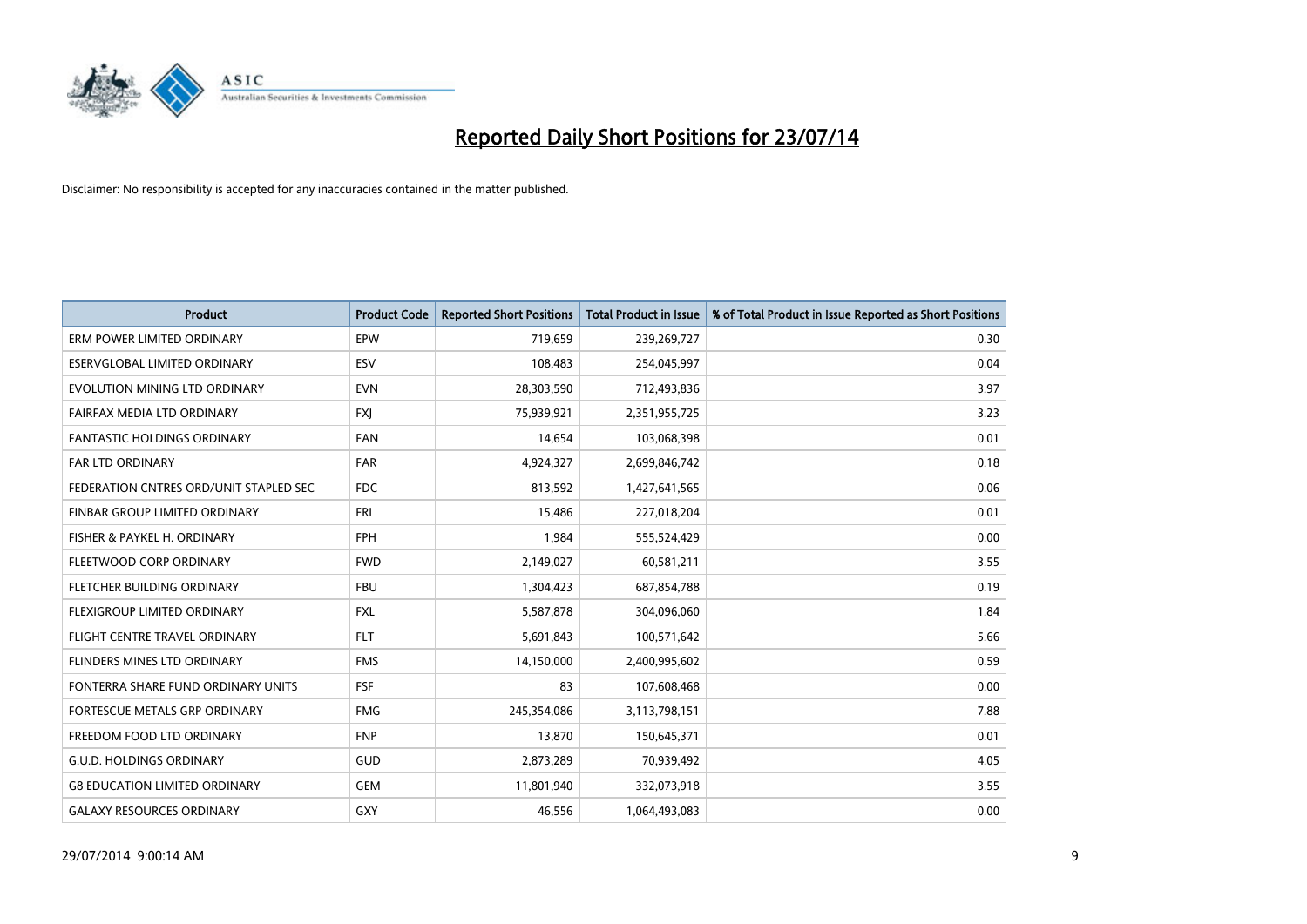

| <b>Product</b>                                   | <b>Product Code</b> | <b>Reported Short Positions</b> | <b>Total Product in Issue</b> | % of Total Product in Issue Reported as Short Positions |
|--------------------------------------------------|---------------------|---------------------------------|-------------------------------|---------------------------------------------------------|
| <b>GALILEO JAPAN TRUST UNIT</b>                  | GJT                 | 7,187                           | 106,444,665                   | 0.01                                                    |
| <b>GDI PROPERTY GRP STAPLED SECURITIES</b>       | GDI                 | 168,323                         | 567,575,025                   | 0.03                                                    |
| <b>GENETIC TECHNOLOGIES ORDINARY</b>             | GTG                 | 939,000                         | 637,146,442                   | 0.15                                                    |
| <b>GENWORTH MORTGAGE ORDINARY</b>                | <b>GMA</b>          | 870,310                         | 650,000,000                   | 0.13                                                    |
| <b>GEODYNAMICS LIMITED ORDINARY</b>              | GDY                 | 819                             | 435,880,130                   | 0.00                                                    |
| <b>GINDALBIE METALS LTD ORDINARY</b>             | GBG                 | 34,889,213                      | 1,494,143,745                 | 2.34                                                    |
| <b>GOODMAN FIELDER. ORDINARY</b>                 | <b>GFF</b>          | 12,827,815                      | 1,955,559,207                 | 0.66                                                    |
| <b>GOODMAN GROUP STAPLED</b>                     | GMG                 | 8,540,321                       | 1,727,685,976                 | 0.49                                                    |
| <b>GPT GROUP STAPLED SEC.</b>                    | GPT                 | 3,945,300                       | 1,685,460,955                 | 0.23                                                    |
| <b>GRAINCORP LIMITED A CLASS ORDINARY</b>        | <b>GNC</b>          | 10,810,987                      | 228,855,628                   | 4.72                                                    |
| <b>GRANGE RESOURCES. ORDINARY</b>                | GRR                 | 4,947,860                       | 1,157,097,869                 | 0.43                                                    |
| <b>GREENCROSS LIMITED ORDINARY</b>               | GXL                 | 1,578,744                       | 110,654,390                   | 1.43                                                    |
| <b>GREENLAND MIN EN LTD ORDINARY</b>             | GGG                 | 5,238,334                       | 668,464,377                   | 0.78                                                    |
| <b>GREENLAND MIN EN LTD RIGHTS 26-JUN-14</b>     | GGGR                | 4,630                           | 88,685,050                    | 0.01                                                    |
| <b>GROWTHPOINT PROPERTY ORD/UNIT STAPLED SEC</b> | GOZ                 | 23,008                          | 540,115,360                   | 0.00                                                    |
| <b>GRYPHON MINERALS LTD ORDINARY</b>             | GRY                 | 4,399,687                       | 401,011,505                   | 1.10                                                    |
| <b>GUILDFORD COAL LTD ORDINARY</b>               | <b>GUF</b>          | 497,891                         | 761,857,020                   | 0.07                                                    |
| <b>GWA GROUP LTD ORDINARY</b>                    | <b>GWA</b>          | 16,432,871                      | 306,533,770                   | 5.36                                                    |
| <b>HARVEY NORMAN ORDINARY</b>                    | <b>HVN</b>          | 54,489,583                      | 1,062,316,784                 | 5.13                                                    |
| <b>HENDERSON GROUP CDI 1:1</b>                   | <b>HGG</b>          | 2,372,840                       | 662,378,459                   | 0.36                                                    |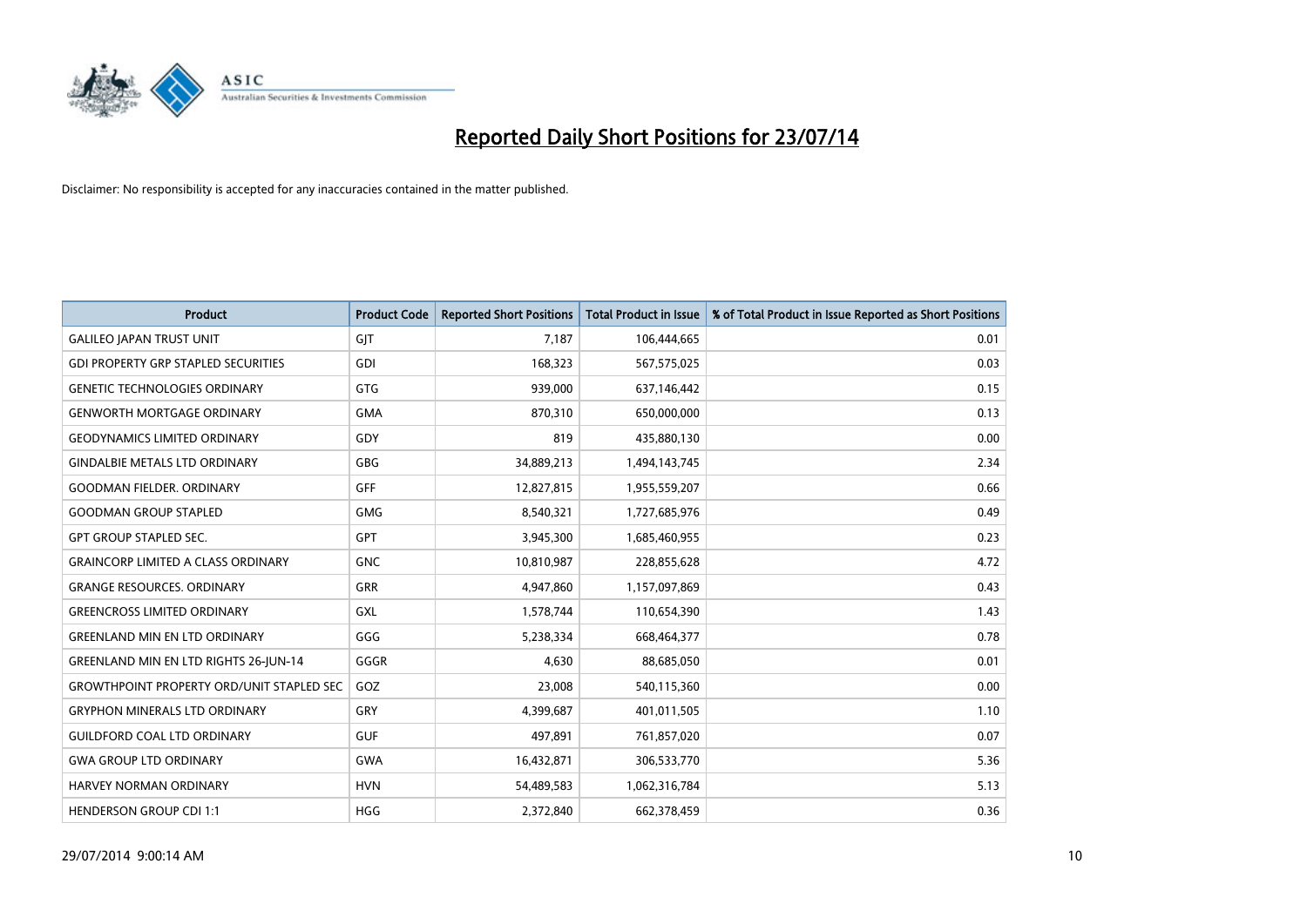

| <b>Product</b>                                | <b>Product Code</b> | <b>Reported Short Positions</b> | <b>Total Product in Issue</b> | % of Total Product in Issue Reported as Short Positions |
|-----------------------------------------------|---------------------|---------------------------------|-------------------------------|---------------------------------------------------------|
| HFA HOLDINGS LIMITED ORDINARY                 | <b>HFA</b>          | 3.809                           | 136,548,880                   | 0.00                                                    |
| HILLS LTD ORDINARY                            | HIL                 | 80,322                          | 234,192,711                   | 0.03                                                    |
| HORIZON OIL LIMITED ORDINARY                  | <b>HZN</b>          | 59,058,810                      | 1,301,981,265                 | 4.54                                                    |
| <b>IBUY GROUP LTD ORDINARY</b>                | <b>IBY</b>          | 13,988                          | 426,069,834                   | 0.00                                                    |
| <b>IINET LIMITED ORDINARY</b>                 | <b>IIN</b>          | 7,334,780                       | 161,238,847                   | 4.55                                                    |
| ILUKA RESOURCES ORDINARY                      | ILU                 | 39,307,026                      | 418,700,517                   | 9.39                                                    |
| <b>IMDEX LIMITED ORDINARY</b>                 | <b>IMD</b>          | 3,687,052                       | 212,110,368                   | 1.74                                                    |
| <b>INCITEC PIVOT ORDINARY</b>                 | IPL                 | 37,127,607                      | 1,654,998,197                 | 2.24                                                    |
| <b>INDEPENDENCE GROUP ORDINARY</b>            | <b>IGO</b>          | 247,372                         | 234,253,306                   | 0.11                                                    |
| <b>INDOPHIL RESOURCES ORDINARY</b>            | <b>IRN</b>          | 155,905                         | 1,203,146,194                 | 0.01                                                    |
| <b>INDUSTRIA REIT STAPLED</b>                 | <b>IDR</b>          | 78,229                          | 125,000,001                   | 0.06                                                    |
| <b>INFIGEN ENERGY STAPLED SECURITIES</b>      | IFN                 | 2,438,968                       | 764,993,434                   | 0.32                                                    |
| <b>INGENIA GROUP STAPLED SECURITIES</b>       | <b>INA</b>          | 2,164,150                       | 678,058,232                   | 0.32                                                    |
| <b>INSURANCE AUSTRALIA ORDINARY</b>           | IAG                 | 11,607,940                      | 2,341,618,048                 | 0.50                                                    |
| <b>INTREPID MINES ORDINARY</b>                | <b>IAU</b>          | 3,621,376                       | 557,420,429                   | 0.65                                                    |
| <b>INVESTA OFFICE FUND STAPLED SECURITIES</b> | <b>IOF</b>          | 463,779                         | 614,047,458                   | 0.08                                                    |
| <b>INVOCARE LIMITED ORDINARY</b>              | <b>IVC</b>          | 6,031,919                       | 110,030,298                   | 5.48                                                    |
| <b>IOOF HOLDINGS LTD ORDINARY</b>             | IFL                 | 11,258,683                      | 232,118,034                   | 4.85                                                    |
| <b>IPROPERTY GROUP LTD ORDINARY</b>           | <b>IPP</b>          | 3,805,119                       | 181,703,204                   | 2.09                                                    |
| <b>IRESS LIMITED ORDINARY</b>                 | <b>IRE</b>          | 5,375,250                       | 159,097,319                   | 3.38                                                    |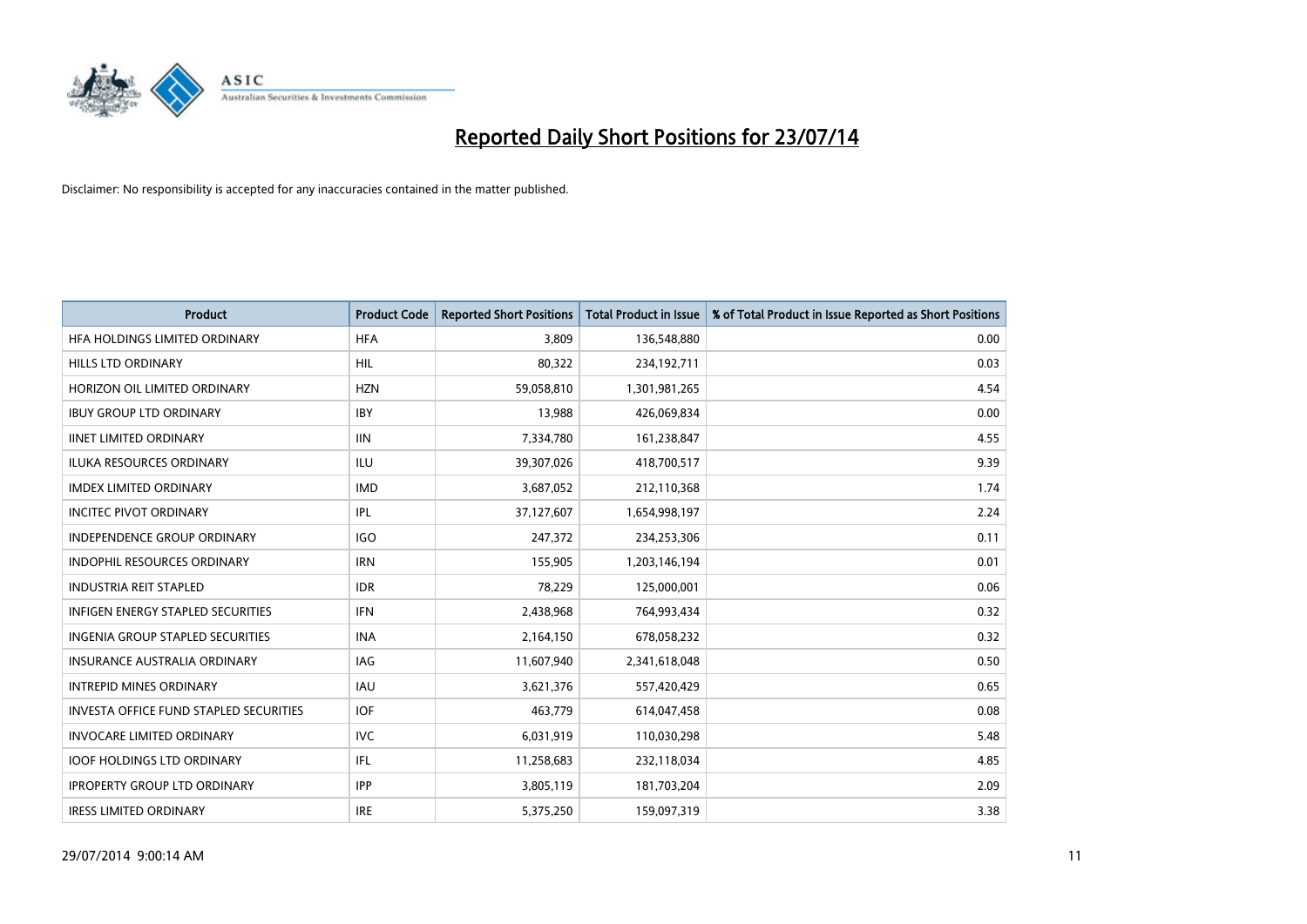

| <b>Product</b>                           | <b>Product Code</b> | <b>Reported Short Positions</b> | <b>Total Product in Issue</b> | % of Total Product in Issue Reported as Short Positions |
|------------------------------------------|---------------------|---------------------------------|-------------------------------|---------------------------------------------------------|
| <b>IRON ORE HOLDINGS ORDINARY</b>        | <b>IOH</b>          | 26,197                          | 161,174,005                   | 0.02                                                    |
| <b>ISELECT LTD ORDINARY</b>              | <b>ISU</b>          | 312,375                         | 260,889,894                   | 0.12                                                    |
| <b>ISENTIA GROUP LTD ORDINARY</b>        | <b>ISD</b>          | 14,056                          | 200,000,001                   | 0.01                                                    |
| JAMES HARDIE INDUST CHESS DEPOSITARY INT | <b>IHX</b>          | 3,670,831                       | 444,867,063                   | 0.83                                                    |
| JAPARA HEALTHCARE LT ORDINARY            | <b>IHC</b>          | 5,866,684                       | 262,500,000                   | 2.23                                                    |
| <b>JB HI-FI LIMITED ORDINARY</b>         | <b>IBH</b>          | 13,456,438                      | 98,947,309                    | 13.60                                                   |
| <b>KAGARA LTD ORDINARY</b>               | KZL                 | 3,394,458                       | 798,953,117                   | 0.42                                                    |
| KAROON GAS AUSTRALIA ORDINARY            | <b>KAR</b>          | 16,438,356                      | 255,841,581                   | 6.43                                                    |
| KATHMANDU HOLD LTD ORDINARY              | <b>KMD</b>          | 3,672,048                       | 200,633,469                   | 1.83                                                    |
| <b>KBL MINING LIMITED ORDINARY</b>       | <b>KBL</b>          | 1,820                           | 393,535,629                   | 0.00                                                    |
| KINGSGATE CONSOLID. ORDINARY             | <b>KCN</b>          | 9,287,714                       | 223,584,937                   | 4.15                                                    |
| KINGSROSE MINING LTD ORDINARY            | <b>KRM</b>          | 483,755                         | 358,611,493                   | 0.13                                                    |
| KOGI IRON LTD ORDINARY                   | <b>KFE</b>          | 99,750                          | 353,008,052                   | 0.03                                                    |
| LEIGHTON HOLDINGS ORDINARY               | LEI                 | 5,970,479                       | 338,503,563                   | 1.76                                                    |
| LEND LEASE GROUP UNIT/ORD STAPLED        | <b>LLC</b>          | 3,608,442                       | 577,475,833                   | 0.62                                                    |
| LIQUEFIED NATURAL ORDINARY               | LNG                 | 6,454,494                       | 446,529,015                   | 1.45                                                    |
| LOGICAMMS LIMITED ORDINARY               | <b>LCM</b>          | 36,000                          | 71,178,179                    | 0.05                                                    |
| LONESTAR RESO LTD ORDINARY               | LNR                 | 507,866                         | 752,187,211                   | 0.07                                                    |
| LYNAS CORPORATION ORDINARY               | <b>LYC</b>          | 111,010,343                     | 2,333,661,566                 | 4.76                                                    |
| <b>M2 GRP LTD ORDINARY</b>               | <b>MTU</b>          | 13,813,597                      | 180,491,516                   | 7.65                                                    |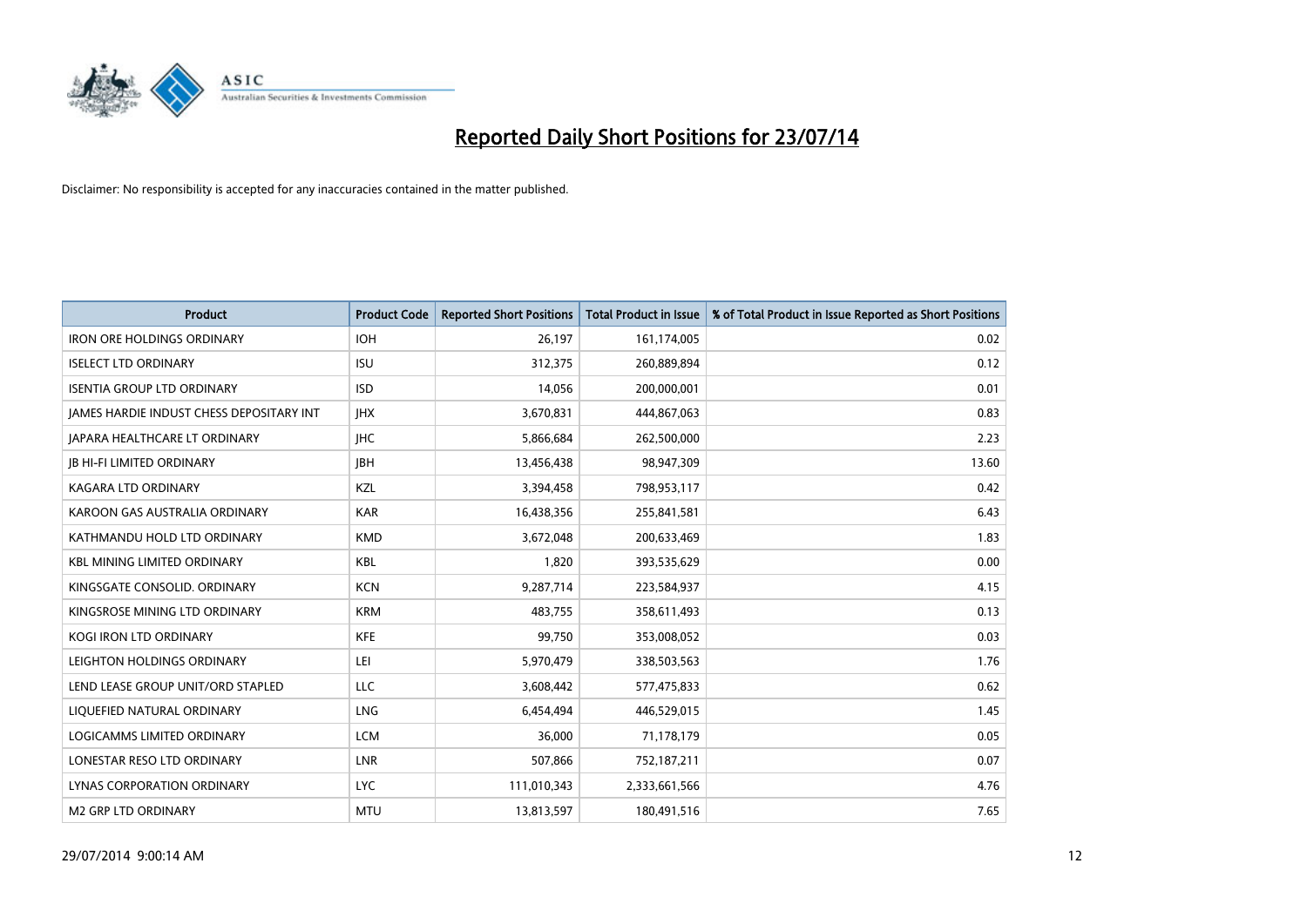

| <b>Product</b>                        | <b>Product Code</b> | <b>Reported Short Positions</b> | <b>Total Product in Issue</b> | % of Total Product in Issue Reported as Short Positions |
|---------------------------------------|---------------------|---------------------------------|-------------------------------|---------------------------------------------------------|
| <b>MACA LIMITED ORDINARY</b>          | <b>MLD</b>          | 60,057                          | 202,676,373                   | 0.03                                                    |
| MACMAHON HOLDINGS ORDINARY            | <b>MAH</b>          | 27,875                          | 1,261,699,966                 | 0.00                                                    |
| MACO ATLAS ROADS GRP ORDINARY STAPLED | <b>MQA</b>          | 3,081,125                       | 505,692,079                   | 0.61                                                    |
| MACQUARIE GROUP LTD ORDINARY          | <b>MQG</b>          | 1,718,225                       | 321,175,323                   | 0.53                                                    |
| MAGELLAN FIN GRP LTD ORDINARY         | <b>MFG</b>          | 3,950,602                       | 158,842,157                   | 2.49                                                    |
| <b>MATRIX C &amp; E LTD ORDINARY</b>  | <b>MCE</b>          | 2,677,568                       | 94,555,428                    | 2.83                                                    |
| MAVERICK DRILLING ORDINARY            | <b>MAD</b>          | 4,740,970                       | 533,885,763                   | 0.89                                                    |
| MAXITRANS INDUSTRIES ORDINARY         | <b>MXI</b>          | 350,141                         | 185,075,653                   | 0.19                                                    |
| MAYNE PHARMA LTD ORDINARY             | <b>MYX</b>          | 2,551,490                       | 586,651,477                   | 0.43                                                    |
| MCMILLAN SHAKESPEARE ORDINARY         | <b>MMS</b>          | 873,051                         | 74,523,965                    | 1.17                                                    |
| MCPHERSON'S LTD ORDINARY              | <b>MCP</b>          | 69,044                          | 95,434,645                    | 0.07                                                    |
| MEDUSA MINING LTD ORDINARY            | <b>MML</b>          | 5,271,221                       | 207,794,301                   | 2.54                                                    |
| MELBOURNE IT LIMITED ORDINARY         | <b>MLB</b>          | 11,022                          | 92,944,392                    | 0.01                                                    |
| <b>MERMAID MARINE ORDINARY</b>        | <b>MRM</b>          | 9,652,419                       | 366,766,098                   | 2.63                                                    |
| MESOBLAST LIMITED ORDINARY            | <b>MSB</b>          | 23,371,317                      | 321,640,094                   | 7.27                                                    |
| METALS X LIMITED ORDINARY             | <b>MLX</b>          | 1,282,418                       | 1,655,386,110                 | 0.08                                                    |
| METCASH LIMITED ORDINARY              | <b>MTS</b>          | 101,718,444                     | 888,338,048                   | 11.45                                                   |
| METMINCO LIMITED ORDINARY             | <b>MNC</b>          | 200,000                         | 1,749,543,023                 | 0.01                                                    |
| MIGHTY RIVER POWER ORDINARY           | <b>MYT</b>          | 3,806,311                       | 1,400,012,517                 | 0.27                                                    |
| MINCOR RESOURCES NL ORDINARY          | <b>MCR</b>          | 33,461                          | 188,208,274                   | 0.02                                                    |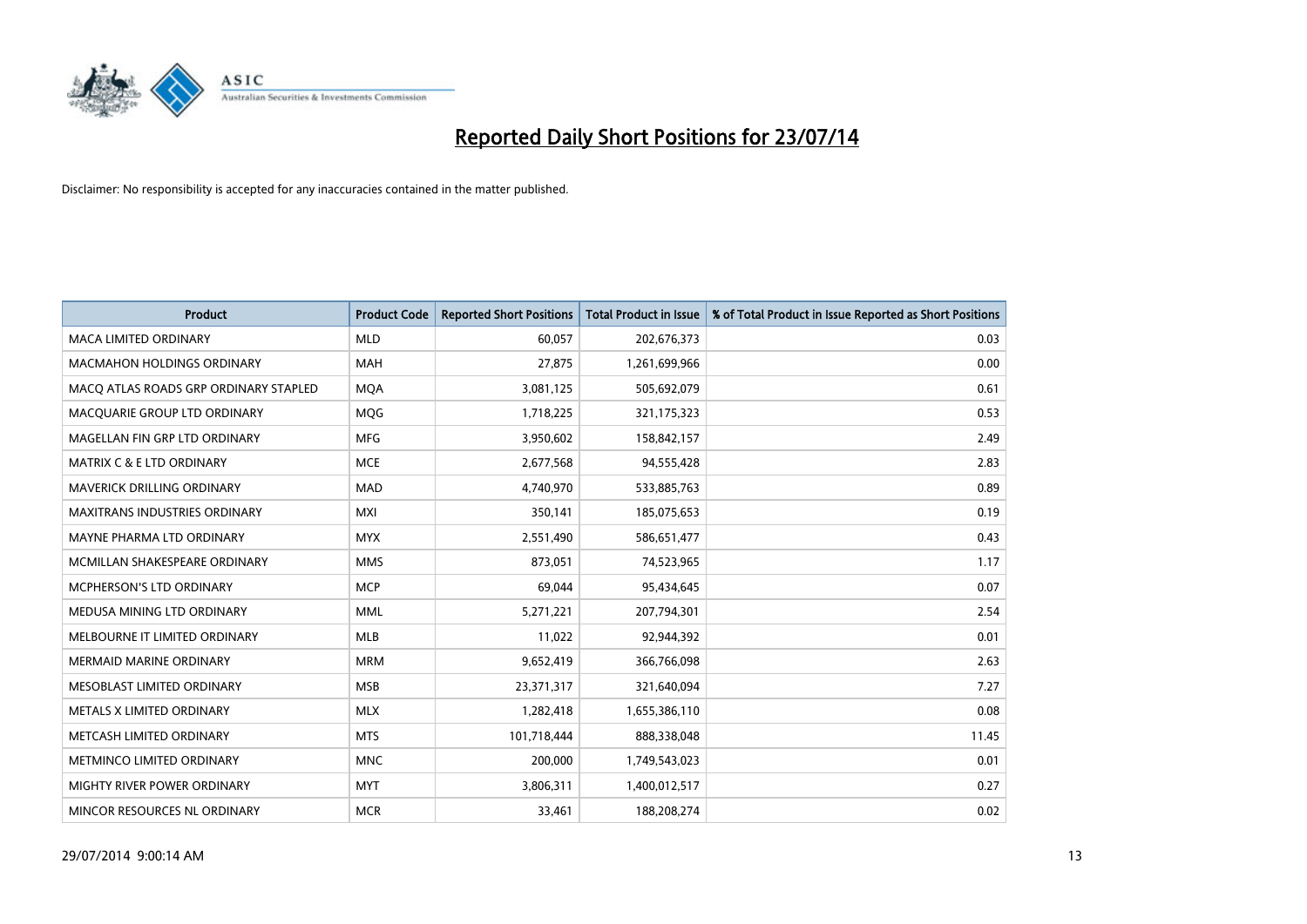

| <b>Product</b>                    | <b>Product Code</b> | <b>Reported Short Positions</b> | <b>Total Product in Issue</b> | % of Total Product in Issue Reported as Short Positions |
|-----------------------------------|---------------------|---------------------------------|-------------------------------|---------------------------------------------------------|
| MINEMAKERS LIMITED ORDINARY       | <b>MAK</b>          | 28,249                          | 247,504,006                   | 0.01                                                    |
| MINERAL DEPOSITS ORDINARY         | <b>MDL</b>          | 961,174                         | 103,538,786                   | 0.93                                                    |
| MINERAL RESOURCES, ORDINARY       | <b>MIN</b>          | 19,088,973                      | 186,556,246                   | 10.23                                                   |
| MINT WIRELESS ORDINARY            | <b>MNW</b>          | 1,206,065                       | 450,872,395                   | 0.27                                                    |
| MIRABELA NICKEL LTD ORDINARY      | <b>MBN</b>          | 11                              | 929,710,216                   | 0.00                                                    |
| MIRVAC GROUP STAPLED SECURITIES   | <b>MGR</b>          | 1,026,580                       | 3,692,279,772                 | 0.03                                                    |
| MOKO SOCIAL MEDIA ORDINARY        | <b>MKB</b>          | 68,516                          | 599,357,003                   | 0.01                                                    |
| MOLOPO ENERGY LTD ORDINARY        | <b>MPO</b>          | 11,118                          | 248,705,730                   | 0.00                                                    |
| MONADELPHOUS GROUP ORDINARY       | <b>MND</b>          | 12,383,233                      | 92,679,570                    | 13.36                                                   |
| MONASH IVF GROUP LTD ORDINARY     | MVF                 | 1,471,818                       | 231,081,089                   | 0.64                                                    |
| MORTGAGE CHOICE LTD ORDINARY      | MOC                 | 26,484                          | 123,780,387                   | 0.02                                                    |
| <b>MOUNT GIBSON IRON ORDINARY</b> | MGX                 | 17,025,310                      | 1,090,805,085                 | 1.56                                                    |
| MULTIPLEX SITES SITES             | <b>MXUPA</b>        | 1,873                           | 4,500,000                     | 0.04                                                    |
| <b>MYER HOLDINGS LTD ORDINARY</b> | <b>MYR</b>          | 75,229,204                      | 585,684,551                   | 12.84                                                   |
| <b>MYSTATE LIMITED ORDINARY</b>   | <b>MYS</b>          | 8,334                           | 87,261,995                    | 0.01                                                    |
| NANOSONICS LIMITED ORDINARY       | <b>NAN</b>          | 2,487,832                       | 264,157,826                   | 0.94                                                    |
| NATIONAL AUST. BANK ORDINARY      | <b>NAB</b>          | 8,768,447                       | 2,365,765,544                 | 0.37                                                    |
| NATIONAL STORAGE STAPLED          | <b>NSR</b>          | 528,137                         | 244,897,096                   | 0.22                                                    |
| NAVITAS LIMITED ORDINARY          | <b>NVT</b>          | 1,653,068                       | 375,712,581                   | 0.44                                                    |
| NEARMAP LTD ORDINARY              | <b>NEA</b>          | 590,499                         | 337,346,101                   | 0.18                                                    |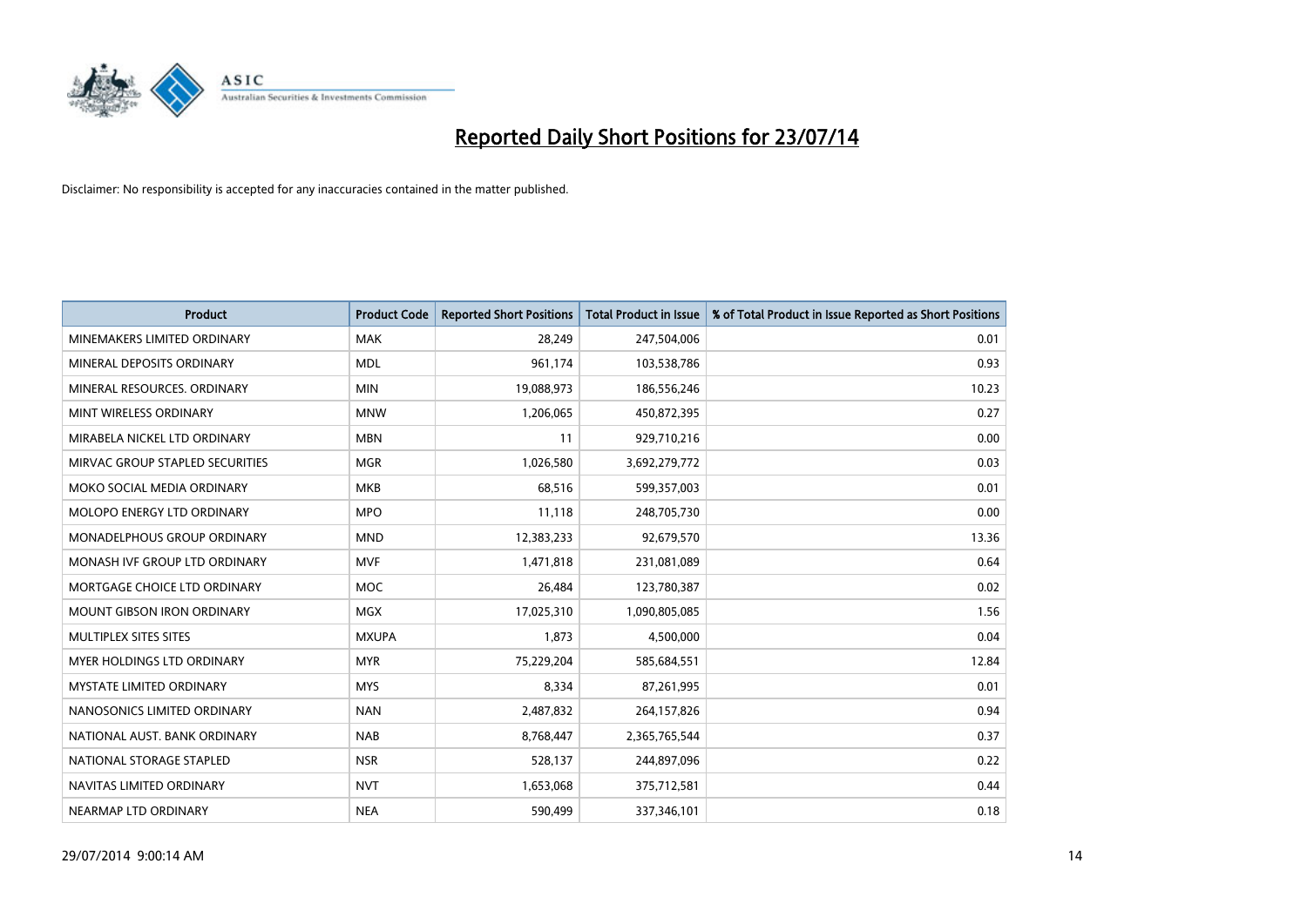

| <b>Product</b>                        | <b>Product Code</b> | <b>Reported Short Positions</b> | Total Product in Issue | % of Total Product in Issue Reported as Short Positions |
|---------------------------------------|---------------------|---------------------------------|------------------------|---------------------------------------------------------|
| NEON ENERGY LIMITED ORDINARY          | <b>NEN</b>          | 140,474                         | 553,037,848            | 0.03                                                    |
| NEUREN PHARMACEUT, ORDINARY           | <b>NEU</b>          | 225,038                         | 1,555,354,272          | 0.01                                                    |
| NEW HOPE CORPORATION ORDINARY         | <b>NHC</b>          | 1,554,809                       | 830,933,112            | 0.19                                                    |
| NEWCREST MINING ORDINARY              | <b>NCM</b>          | 14,350,112                      | 766,510,971            | 1.87                                                    |
| NEWS CORP A NON-VOTING CDI            | <b>NWSLV</b>        | 409,488                         | 3,103,217              | 13.20                                                   |
| NEWS CORP B VOTING CDI                | <b>NWS</b>          | 2,270,863                       | 21,214,876             | 10.70                                                   |
| NEWSAT LIMITED ORDINARY               | <b>NWT</b>          | 8,327,802                       | 612,199,841            | 1.36                                                    |
| NEXTDC LIMITED ORDINARY               | <b>NXT</b>          | 17,478,815                      | 193,154,486            | 9.05                                                    |
| NEXUS ENERGY LIMITED ORDINARY         | <b>NXS</b>          | 83,985                          | 1,330,219,459          | 0.01                                                    |
| NIB HOLDINGS LIMITED ORDINARY         | <b>NHF</b>          | 2,190,922                       | 439,004,182            | 0.50                                                    |
| NIDO PETROLEUM ORDINARY               | <b>NDO</b>          | 42,500                          | 2,049,984,302          | 0.00                                                    |
| NINE ENTERTAINMENT ORDINARY           | <b>NEC</b>          | 8,699,492                       | 940,295,023            | 0.93                                                    |
| NOBLE MINERAL RES ORDINARY            | <b>NMG</b>          | 2,365,726                       | 666,397,952            | 0.36                                                    |
| NORTHERN IRON LTD ORDINARY            | <b>NFE</b>          | 11,392                          | 484,405,314            | 0.00                                                    |
| NORTHERN STAR ORDINARY                | <b>NST</b>          | 6,954,748                       | 587,259,647            | 1.18                                                    |
| NRW HOLDINGS LIMITED ORDINARY         | <b>NWH</b>          | 11,892,720                      | 278,888,011            | 4.26                                                    |
| NUFARM LIMITED ORDINARY               | <b>NUF</b>          | 18,170,764                      | 264,021,627            | 6.88                                                    |
| NUPLEX INDUSTRIES ORDINARY            | <b>NPX</b>          | 1,000                           | 198,125,827            | 0.00                                                    |
| OCEANAGOLD CORP. CHESS DEPOSITARY INT | <b>OGC</b>          | 1,161,032                       | 301,420,186            | 0.39                                                    |
| OIL SEARCH LTD ORDINARY               | OSH                 | 8,516,263                       | 1,519,022,225          | 0.56                                                    |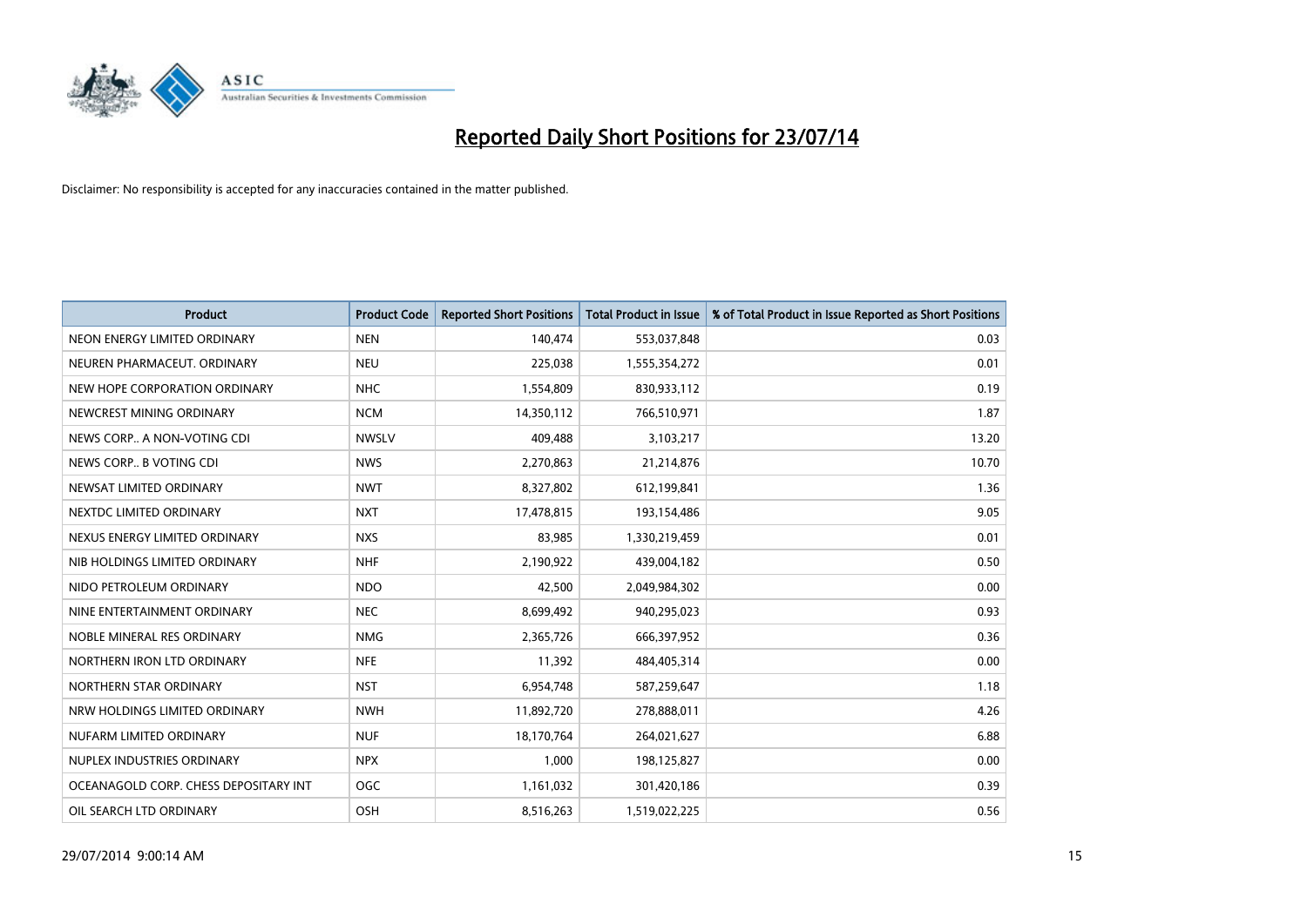

| <b>Product</b>                 | <b>Product Code</b> | <b>Reported Short Positions</b> | <b>Total Product in Issue</b> | % of Total Product in Issue Reported as Short Positions |
|--------------------------------|---------------------|---------------------------------|-------------------------------|---------------------------------------------------------|
| OM HOLDINGS LIMITED ORDINARY   | OMH                 | 58,321                          | 733,423,337                   | 0.01                                                    |
| ORICA LIMITED ORDINARY         | ORI                 | 14,895,560                      | 372,743,291                   | 4.00                                                    |
| <b>ORIGIN ENERGY ORDINARY</b>  | <b>ORG</b>          | 6,888,702                       | 1,103,646,907                 | 0.62                                                    |
| OROCOBRE LIMITED ORDINARY      | <b>ORE</b>          | 2,186,818                       | 132,041,911                   | 1.66                                                    |
| ORORA LIMITED ORDINARY         | <b>ORA</b>          | 2,847,128                       | 1,206,684,923                 | 0.24                                                    |
| OROTONGROUP LIMITED ORDINARY   | ORL                 | 232,486                         | 40,880,902                    | 0.57                                                    |
| ORREX RESOURCES ORDINARY       | <b>ORX</b>          | 20,000                          | 36,685,000                    | 0.05                                                    |
| OZ MINERALS ORDINARY           | OZL                 | 14,092,322                      | 303,470,022                   | 4.64                                                    |
| OZFOREX GROUP LTD ORDINARY     | <b>OFX</b>          | 8,144,185                       | 240,000,000                   | 3.39                                                    |
| <b>PACIFIC BRANDS ORDINARY</b> | <b>PBG</b>          | 18,275,276                      | 917,226,291                   | 1.99                                                    |
| PACT GROUP HLDGS LTD ORDINARY  | PGH                 | 4,244,543                       | 294,097,961                   | 1.44                                                    |
| PALADIN ENERGY LTD ORDINARY    | <b>PDN</b>          | 103,152,857                     | 964, 367, 284                 | 10.70                                                   |
| PANAUST LIMITED ORDINARY       | <b>PNA</b>          | 181,013                         | 635,580,654                   | 0.03                                                    |
| PANORAMIC RESOURCES ORDINARY   | PAN                 | 186,800                         | 322,275,824                   | 0.06                                                    |
| PANTERRA GOLD LTD ORDINARY     | PGI                 | 1                               | 822,241,166                   | 0.00                                                    |
| PAPERLINX LIMITED ORDINARY     | <b>PPX</b>          | 44,770                          | 665, 181, 261                 | 0.01                                                    |
| PAPILLON RES LTD ORDINARY      | PIR                 | 11,221,325                      | 352,044,210                   | 3.19                                                    |
| PATTIES FOODS LTD ORDINARY     | <b>PFL</b>          | 2,405                           | 139,144,338                   | 0.00                                                    |
| PEET LIMITED ORDINARY          | <b>PPC</b>          | 88,966                          | 433,389,348                   | 0.02                                                    |
| PERPETUAL LIMITED ORDINARY     | PPT                 | 1,399,443                       | 46,574,426                    | 3.00                                                    |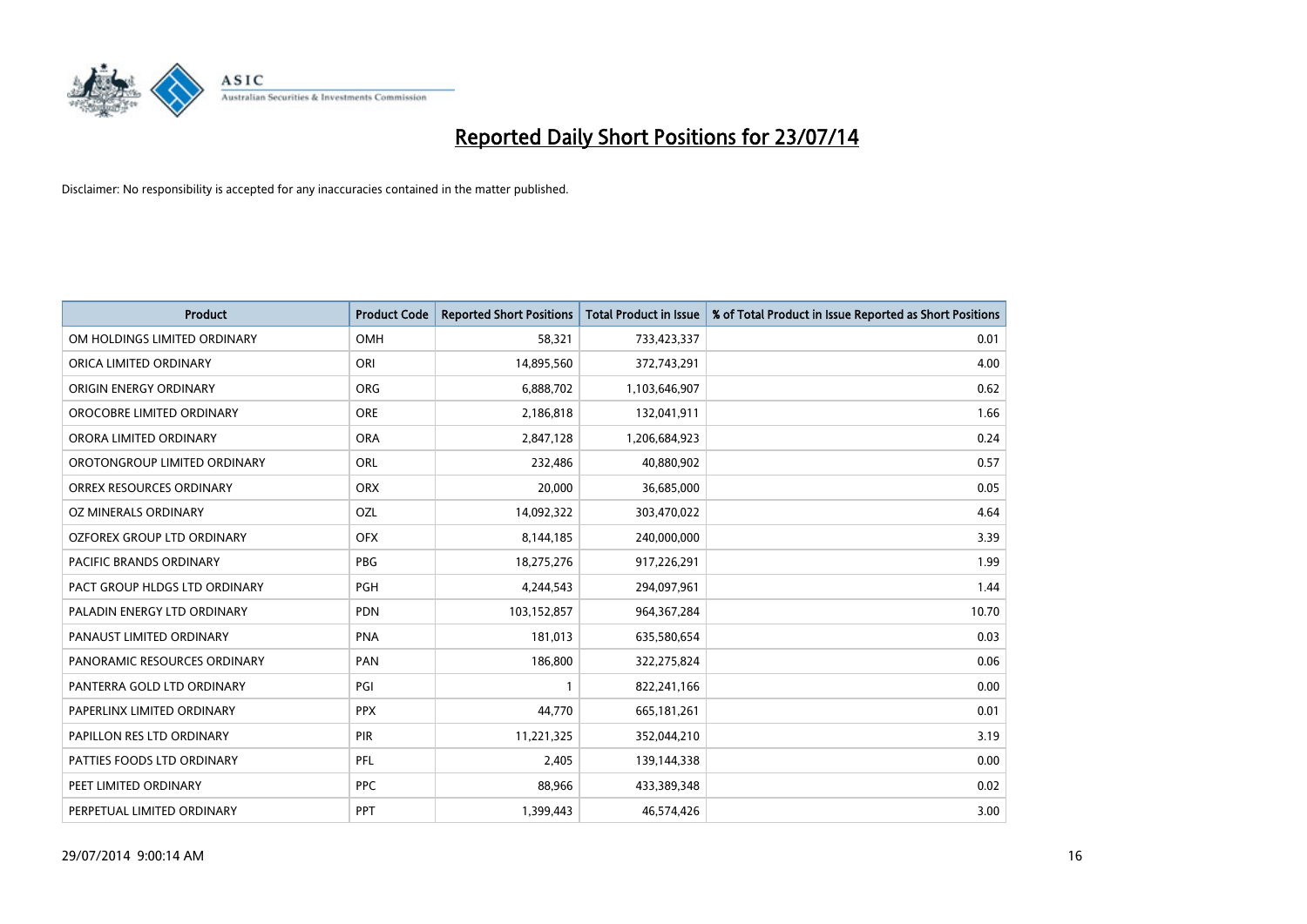

| <b>Product</b>                    | <b>Product Code</b> | <b>Reported Short Positions</b> | <b>Total Product in Issue</b> | % of Total Product in Issue Reported as Short Positions |
|-----------------------------------|---------------------|---------------------------------|-------------------------------|---------------------------------------------------------|
| PERSEUS MINING LTD ORDINARY       | PRU                 | 8,083,432                       | 526,656,401                   | 1.53                                                    |
| PHARMAXIS LTD ORDINARY            | <b>PXS</b>          | 66,509                          | 309,514,849                   | 0.02                                                    |
| PLATINUM ASSET ORDINARY           | <b>PTM</b>          | 965,082                         | 580,336,142                   | 0.17                                                    |
| PLATINUM AUSTRALIA ORDINARY       | PLA                 | 836,127                         | 504,968,043                   | 0.17                                                    |
| PMP LIMITED ORDINARY              | <b>PMP</b>          | 587,439                         | 323,781,124                   | 0.18                                                    |
| PRANA BIOTECHNOLOGY ORDINARY      | PBT                 | 4,658,005                       | 488,646,960                   | 0.95                                                    |
| PREMIER INVESTMENTS ORDINARY      | <b>PMV</b>          | 393,385                         | 155,714,874                   | 0.25                                                    |
| PRIMA BIOMED LTD ORDINARY         | <b>PRR</b>          | 132,361                         | 1,228,709,341                 | 0.01                                                    |
| PRIMARY HEALTH CARE ORDINARY      | <b>PRY</b>          | 18,800,722                      | 505,659,944                   | 3.72                                                    |
| PRIME MEDIA GRP LTD ORDINARY      | <b>PRT</b>          | 1,671,541                       | 366,330,303                   | 0.46                                                    |
| PROGRAMMED ORDINARY               | <b>PRG</b>          | 264,274                         | 118,253,992                   | 0.22                                                    |
| <b>QANTAS AIRWAYS ORDINARY</b>    | QAN                 | 77,770,123                      | 2,196,330,250                 | 3.54                                                    |
| OBE INSURANCE GROUP ORDINARY      | <b>OBE</b>          | 11,122,333                      | 1,277,602,695                 | 0.87                                                    |
| ORXPHARMA LTD ORDINARY            | <b>QRX</b>          | 30,000                          | 164,190,969                   | 0.02                                                    |
| <b>QUBE HOLDINGS LTD ORDINARY</b> | <b>QUB</b>          | 21,226,833                      | 1,051,172,929                 | 2.02                                                    |
| RAMELIUS RESOURCES ORDINARY       | <b>RMS</b>          | 250,160                         | 398,048,073                   | 0.06                                                    |
| RAMSAY HEALTH CARE ORDINARY       | <b>RHC</b>          | 1,393,332                       | 202,081,252                   | 0.69                                                    |
| <b>RCR TOMLINSON ORDINARY</b>     | <b>RCR</b>          | 609,237                         | 136,989,238                   | 0.44                                                    |
| <b>REA GROUP ORDINARY</b>         | <b>REA</b>          | 1,661,375                       | 131,714,699                   | 1.26                                                    |
| RECALL HOLDINGS LTD ORDINARY      | <b>REC</b>          | 6,752,593                       | 312,903,583                   | 2.16                                                    |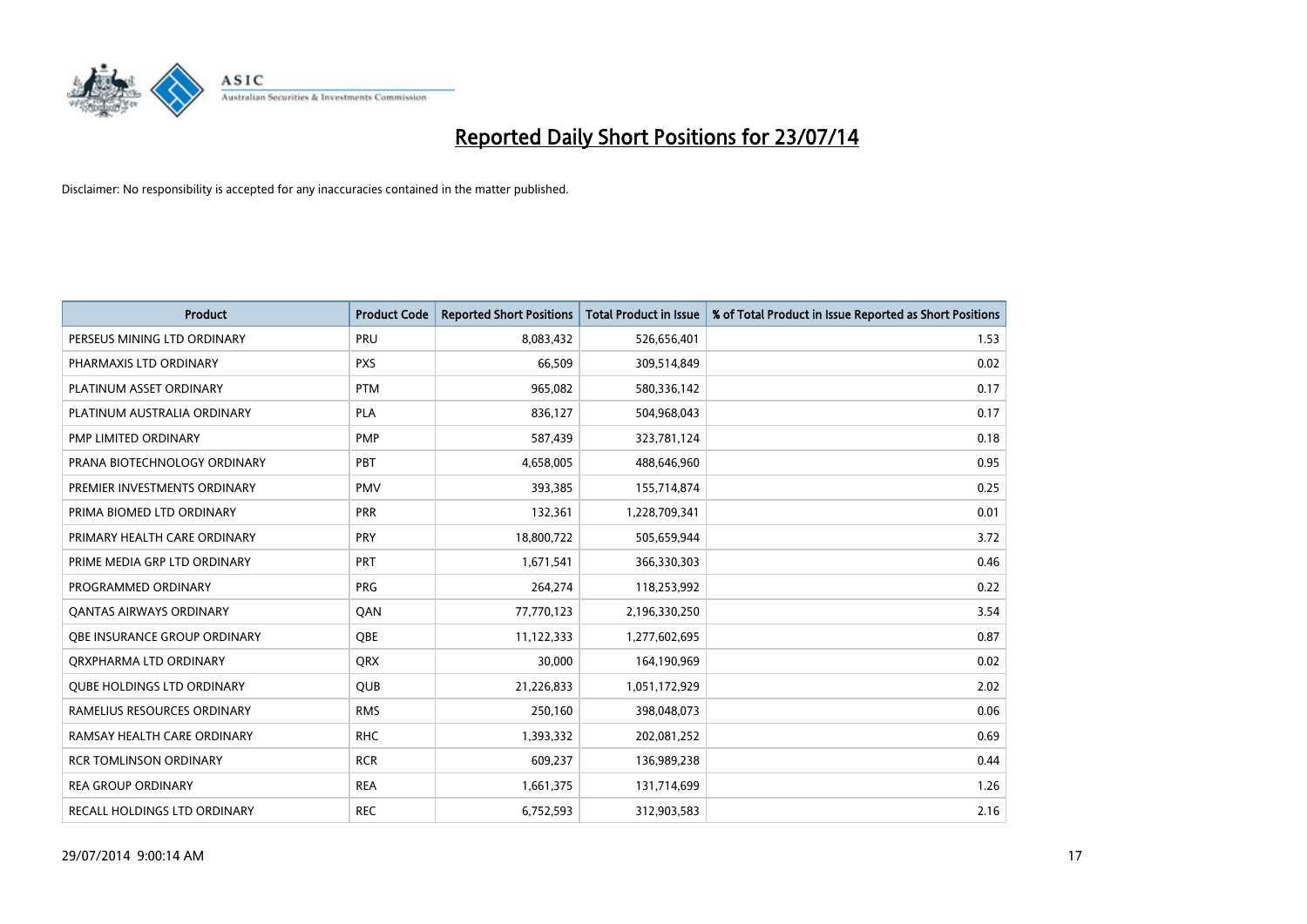

| <b>Product</b>                      | <b>Product Code</b> | <b>Reported Short Positions</b> | <b>Total Product in Issue</b> | % of Total Product in Issue Reported as Short Positions |
|-------------------------------------|---------------------|---------------------------------|-------------------------------|---------------------------------------------------------|
| <b>RECKON LIMITED ORDINARY</b>      | <b>RKN</b>          | 1,273,880                       | 126,913,066                   | 1.00                                                    |
| <b>RED 5 LIMITED ORDINARY</b>       | <b>RED</b>          | 174,740                         | 759,451,008                   | 0.02                                                    |
| <b>RED FORK ENERGY ORDINARY</b>     | <b>RFE</b>          | 565,556                         | 501,051,719                   | 0.11                                                    |
| RED METAL LIMITED ORDINARY          | <b>RDM</b>          | 136,236                         | 144,771,919                   | 0.09                                                    |
| REDBANK ENERGY LTD ORDINARY         | <b>AEI</b>          | 13                              | 786,287                       | 0.00                                                    |
| REED RESOURCES LTD ORDINARY         | <b>RDR</b>          | 2,000                           | 523,453,895                   | 0.00                                                    |
| <b>REGIS RESOURCES ORDINARY</b>     | <b>RRL</b>          | 36,959,448                      | 499,744,095                   | 7.40                                                    |
| RESMED INC CDI 10:1                 | <b>RMD</b>          | 42,089,898                      | 1,402,915,440                 | 3.00                                                    |
| <b>RESOLUTE MINING ORDINARY</b>     | <b>RSG</b>          | 4,434,268                       | 641,189,223                   | 0.69                                                    |
| <b>RESOURCE GENERATION ORDINARY</b> | <b>RES</b>          | 1,220                           | 581,380,338                   | 0.00                                                    |
| RETAIL FOOD GROUP ORDINARY          | <b>RFG</b>          | 6,941,684                       | 144,878,508                   | 4.79                                                    |
| REX MINERALS LIMITED ORDINARY       | <b>RXM</b>          | 620,672                         | 220,519,784                   | 0.28                                                    |
| RIO TINTO LIMITED ORDINARY          | <b>RIO</b>          | 4,214,617                       | 435,758,720                   | 0.97                                                    |
| ROBUST RESOURCES ORDINARY           | <b>ROL</b>          | $\mathbf{1}$                    | 195,369,627                   | 0.00                                                    |
| ROC OIL COMPANY ORDINARY            | <b>ROC</b>          | 2,704,125                       | 687,618,400                   | 0.39                                                    |
| ROYAL WOLF HOLDINGS ORDINARY        | <b>RWH</b>          | 212,565                         | 100,387,052                   | 0.21                                                    |
| RURALCO HOLDINGS ORDINARY           | <b>RHL</b>          | 3,658                           | 77,291,069                    | 0.00                                                    |
| SAI GLOBAL LIMITED ORDINARY         | SAI                 | 243,670                         | 210,918,332                   | 0.12                                                    |
| SALMAT LIMITED ORDINARY             | <b>SLM</b>          | 54                              | 159,812,799                   | 0.00                                                    |
| SAMSON OIL & GAS LTD ORDINARY       | SSN                 | 20,376,960                      | 2,837,756,933                 | 0.72                                                    |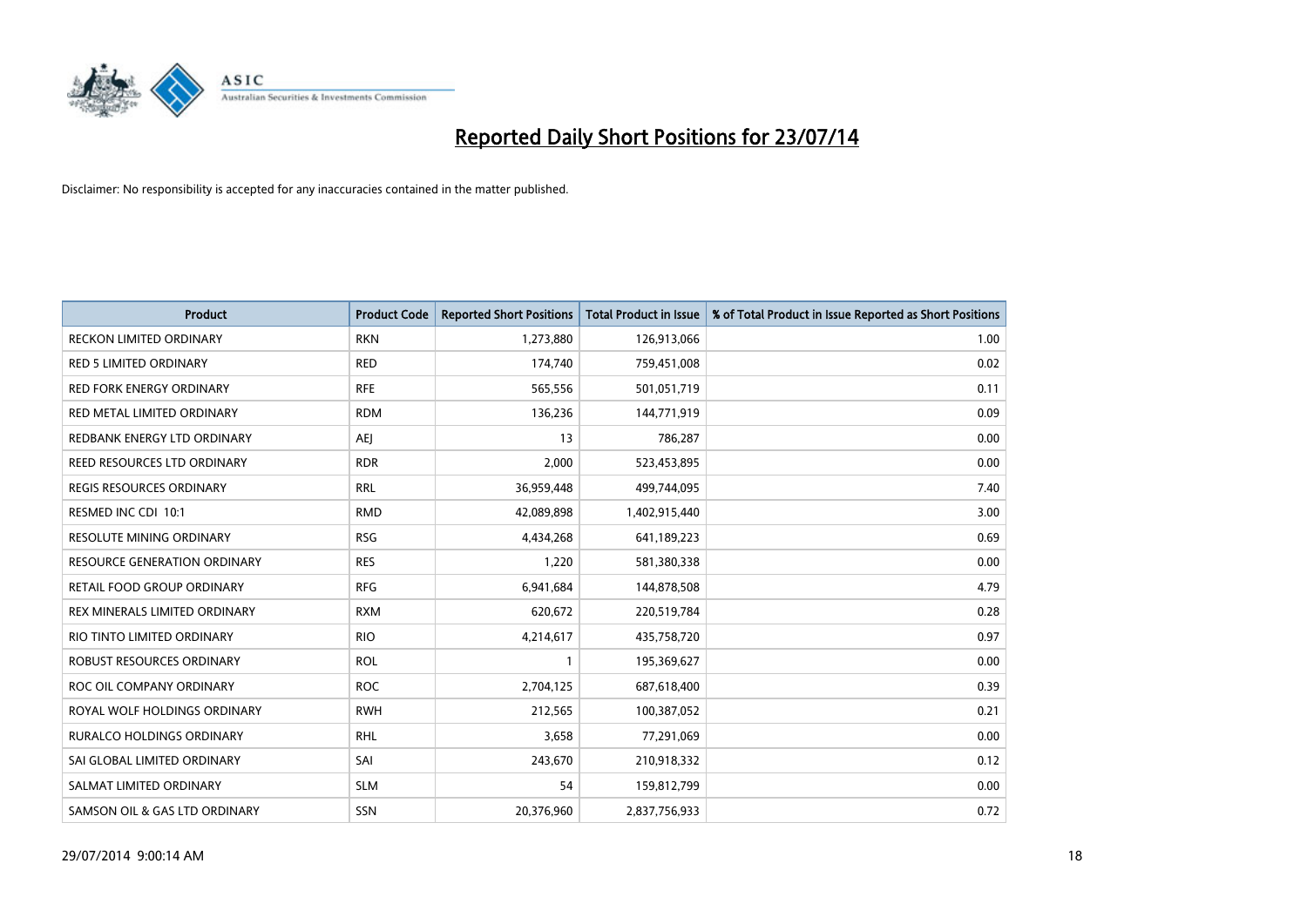

| <b>Product</b>                           | <b>Product Code</b> | <b>Reported Short Positions</b> | <b>Total Product in Issue</b> | % of Total Product in Issue Reported as Short Positions |
|------------------------------------------|---------------------|---------------------------------|-------------------------------|---------------------------------------------------------|
| SANDFIRE RESOURCES ORDINARY              | <b>SFR</b>          | 1,700,235                       | 155,640,968                   | 1.09                                                    |
| SANTOS LTD ORDINARY                      | <b>STO</b>          | 4,875,780                       | 976,597,555                   | 0.50                                                    |
| SARACEN MINERAL ORDINARY                 | <b>SAR</b>          | 1,117,937                       | 792,784,738                   | 0.14                                                    |
| SCA PROPERTY GROUP STAPLED SECURITIES    | <b>SCP</b>          | 32,635,904                      | 648,628,320                   | 5.03                                                    |
| <b>SCENTRE GRP STAPLED</b>               | SCG                 | 10,836,460                      | 5,324,296,678                 | 0.20                                                    |
| SEDGMAN LIMITED ORDINARY                 | <b>SDM</b>          | 1,643,074                       | 227,059,277                   | 0.72                                                    |
| SEEK LIMITED ORDINARY                    | <b>SEK</b>          | 10,469,136                      | 340,459,756                   | 3.07                                                    |
| SELECT HARVESTS ORDINARY                 | <b>SHV</b>          | 264,255                         | 57,999,427                    | 0.46                                                    |
| SENEX ENERGY LIMITED ORDINARY            | <b>SXY</b>          | 7,101,240                       | 1,147,010,917                 | 0.62                                                    |
| SERVCORP LIMITED ORDINARY                | SRV                 | 4,223                           | 98,432,275                    | 0.00                                                    |
| SERVICE STREAM ORDINARY                  | <b>SSM</b>          | 30                              | 386,389,873                   | 0.00                                                    |
| SEVEN GROUP HOLDINGS ORDINARY            | <b>SVW</b>          | 353,728                         | 302,691,886                   | 0.12                                                    |
| SEVEN WEST MEDIA LTD ORDINARY            | <b>SWM</b>          | 6,860,747                       | 999,160,872                   | 0.69                                                    |
| SFG AUSTRALIA LTD ORDINARY               | <b>SFW</b>          | 12,536                          | 734,874,200                   | 0.00                                                    |
| SIGMA PHARMACEUTICAL ORDINARY            | <b>SIP</b>          | 19,506,481                      | 1,112,511,644                 | 1.75                                                    |
| SILEX SYSTEMS ORDINARY                   | <b>SLX</b>          | 3,482,409                       | 170,440,771                   | 2.04                                                    |
| SILVER CHEF LIMITED ORDINARY             | SIV                 | 81,751                          | 29,469,492                    | 0.28                                                    |
| SILVER LAKE RESOURCE ORDINARY            | <b>SLR</b>          | 14,687,466                      | 503,233,971                   | 2.92                                                    |
| SIMS METAL MGMT LTD ORDINARY             | SGM                 | 10,956,296                      | 204,604,433                   | 5.35                                                    |
| SINGAPORE TELECOMM. CHESS DEPOSITARY INT | SGT                 | 8,007,035                       | 116,807,316                   | 6.85                                                    |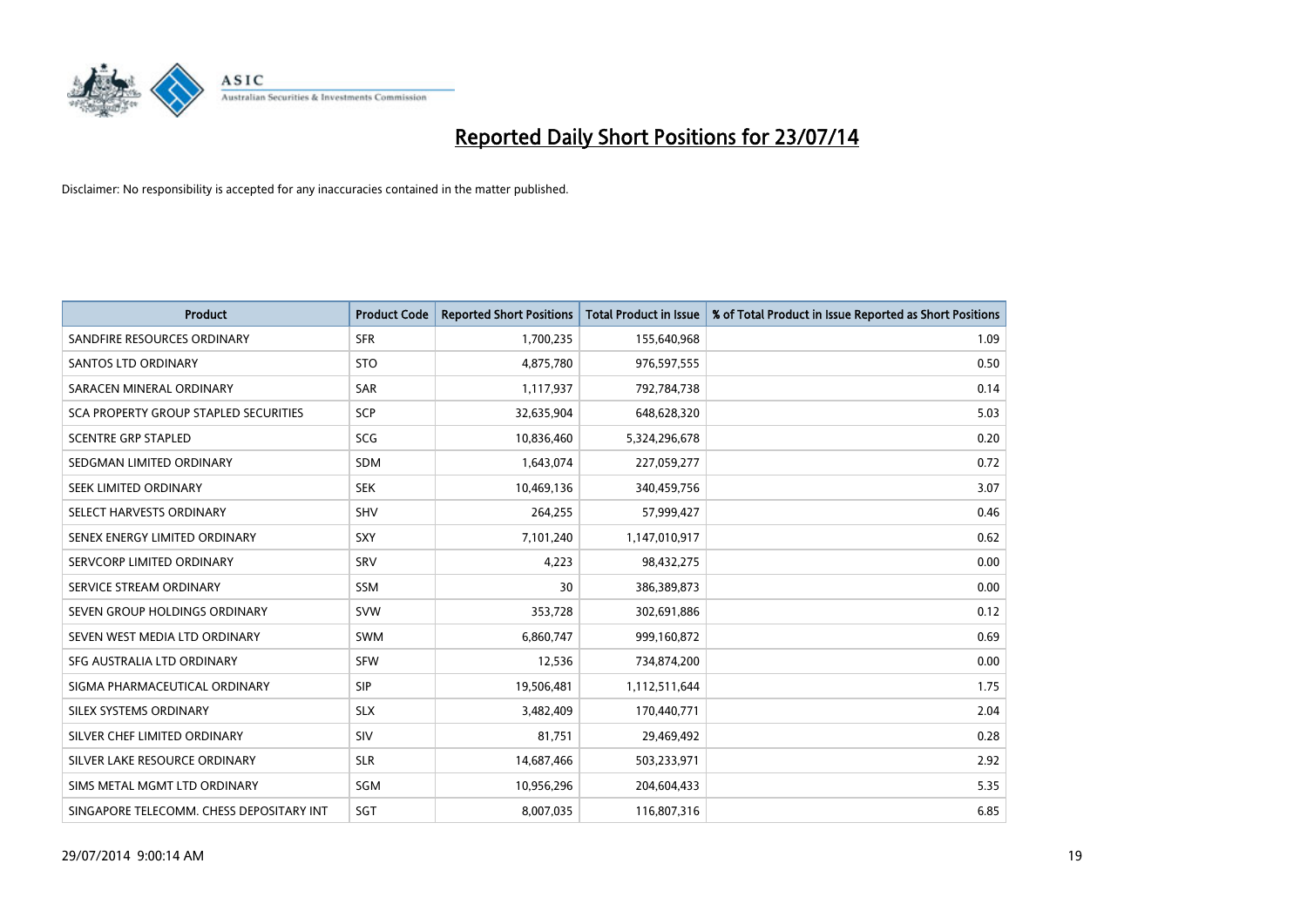

| <b>Product</b>                           | <b>Product Code</b> | <b>Reported Short Positions</b> | <b>Total Product in Issue</b> | % of Total Product in Issue Reported as Short Positions |
|------------------------------------------|---------------------|---------------------------------|-------------------------------|---------------------------------------------------------|
| SINO GAS ENERGY ORDINARY                 | <b>SEH</b>          | 4,885,863                       | 1,541,422,358                 | 0.32                                                    |
| SIRIUS RESOURCES NL ORDINARY             | <b>SIR</b>          | 10,941,004                      | 262,394,586                   | 4.17                                                    |
| SIRTEX MEDICAL ORDINARY                  | <b>SRX</b>          | 91,622                          | 56,488,419                    | 0.16                                                    |
| SKILLED GROUP LTD ORDINARY               | <b>SKE</b>          | 2,853,295                       | 235,254,496                   | 1.21                                                    |
| <b>SKY NETWORK ORDINARY</b>              | <b>SKT</b>          | 185,282                         | 389,139,785                   | 0.05                                                    |
| SKYCITY ENT GRP LTD ORDINARY             | <b>SKC</b>          | 7,170,958                       | 582,088,094                   | 1.23                                                    |
| <b>SLATER &amp; GORDON ORDINARY</b>      | SGH                 | 6,567,432                       | 204,338,625                   | 3.21                                                    |
| SMS MANAGEMENT, ORDINARY                 | <b>SMX</b>          | 2,980,140                       | 69,394,537                    | 4.29                                                    |
| SONIC HEALTHCARE ORDINARY                | SHL                 | 3,180,725                       | 400,811,556                   | 0.79                                                    |
| SOUL PATTINSON (W.H) ORDINARY            | SOL                 | 1,517                           | 239,395,320                   | 0.00                                                    |
| SP AUSNET STAPLED SECURITIES             | SPN                 | 36,434,225                      | 3,425,244,162                 | 1.06                                                    |
| SPARK INFRASTRUCTURE STAPLED US PROHIBT. | SKI                 | 20,799,034                      | 1,466,360,128                 | 1.42                                                    |
| SPDR 200 FUND ETF UNITS                  | <b>STW</b>          | 9,035                           | 46,146,865                    | 0.02                                                    |
| SPECIALTY FASHION ORDINARY               | <b>SFH</b>          | 802                             | 192,236,121                   | 0.00                                                    |
| SPOTLESS GRP HLD LTD ORDINARY            | <b>SPO</b>          | 13,576,515                      | 1,098,290,178                 | 1.24                                                    |
| ST BARBARA LIMITED ORDINARY              | SBM                 | 13,384,895                      | 488,074,077                   | 2.74                                                    |
| STARPHARMA HOLDINGS ORDINARY             | SPL                 | 15,056,934                      | 285,109,680                   | 5.28                                                    |
| STEADFAST GROUP LTD ORDINARY             | <b>SDF</b>          | 3,980,336                       | 501,638,307                   | 0.79                                                    |
| STH CRS ELECT ENGNR ORDINARY             | <b>SXE</b>          | 13,433                          | 161,523,130                   | 0.01                                                    |
| STHN CROSS MEDIA ORDINARY                | <b>SXL</b>          | 31,829,997                      | 705,246,986                   | 4.51                                                    |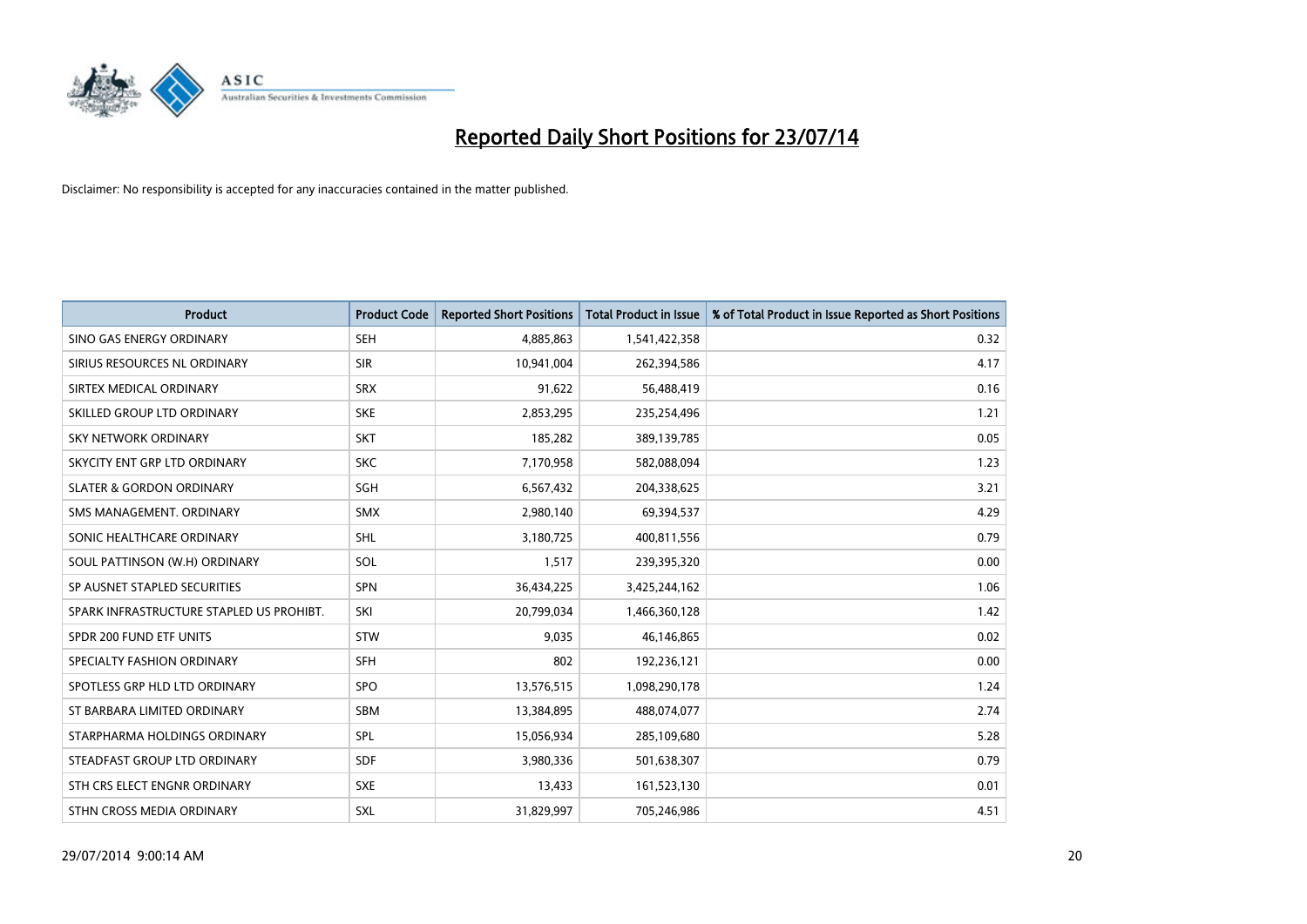

| <b>Product</b>                   | <b>Product Code</b> | <b>Reported Short Positions</b> | <b>Total Product in Issue</b> | % of Total Product in Issue Reported as Short Positions |
|----------------------------------|---------------------|---------------------------------|-------------------------------|---------------------------------------------------------|
| STOCKLAND UNITS/ORD STAPLED      | SGP                 | 20,295,688                      | 2,326,978,560                 | 0.87                                                    |
| STRAITS RES LTD. ORDINARY        | <b>SRQ</b>          | 28,747                          | 1,217,730,293                 | 0.00                                                    |
| STRIKE ENERGY LTD ORDINARY       | <b>STX</b>          | 4.000                           | 833,330,946                   | 0.00                                                    |
| STW COMMUNICATIONS ORDINARY      | SGN                 | 1,983,270                       | 403,828,512                   | 0.49                                                    |
| SUNCORP GROUP LTD ORDINARY       | <b>SUN</b>          | 9,624,149                       | 1,286,600,980                 | 0.75                                                    |
| SUNDANCE ENERGY ORDINARY         | <b>SEA</b>          | 8,360,079                       | 548,714,663                   | 1.52                                                    |
| SUNDANCE RESOURCES ORDINARY      | <b>SDL</b>          | 79,642,150                      | 3,082,028,456                 | 2.58                                                    |
| SUNLAND GROUP LTD ORDINARY       | <b>SDG</b>          | 165,095                         | 181,710,087                   | 0.09                                                    |
| SUPER RET REP LTD ORDINARY       | <b>SUL</b>          | 6,798,979                       | 196,731,620                   | 3.46                                                    |
| SYD AIRPORT STAPLED US PROHIBIT. | <b>SYD</b>          | 16,933,050                      | 2,216,216,041                 | 0.76                                                    |
| SYRAH RESOURCES ORDINARY         | <b>SYR</b>          | 5,652,261                       | 163,005,614                   | 3.47                                                    |
| TABCORP HOLDINGS LTD ORDINARY    | <b>TAH</b>          | 16,788,343                      | 762,954,019                   | 2.20                                                    |
| TAP OIL LIMITED ORDINARY         | <b>TAP</b>          | 34,591                          | 243,150,627                   | 0.01                                                    |
| TASSAL GROUP LIMITED ORDINARY    | <b>TGR</b>          | 558,568                         | 146,507,029                   | 0.38                                                    |
| <b>TATTS GROUP LTD ORDINARY</b>  | <b>TTS</b>          | 22,609,245                      | 1,434,447,341                 | 1.58                                                    |
| <b>TECHNOLOGY ONE ORDINARY</b>   | <b>TNE</b>          | 20,451                          | 308,796,455                   | 0.01                                                    |
| TELECOM CORPORATION ORDINARY     | <b>TEL</b>          | 8,117,113                       | 1,828,530,844                 | 0.44                                                    |
| TELSTRA CORPORATION, ORDINARY    | <b>TLS</b>          | 38,958,301                      | 12,443,074,357                | 0.31                                                    |
| TEN NETWORK HOLDINGS ORDINARY    | <b>TEN</b>          | 155,103,496                     | 2,630,984,596                 | 5.90                                                    |
| TERANGA GOLD CORP CDI 1:1        | TGZ                 | 702                             | 82,371,687                    | 0.00                                                    |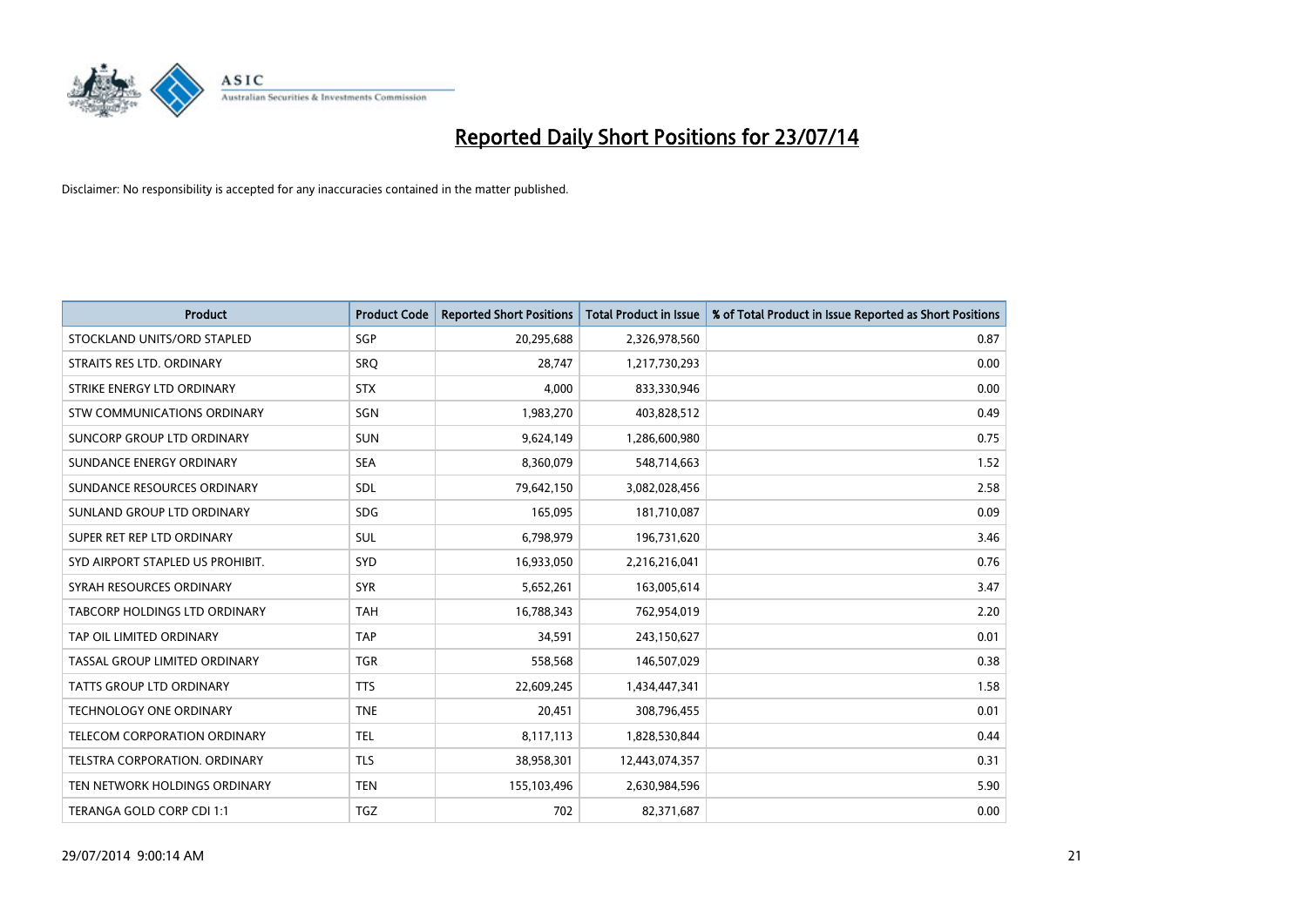

| <b>Product</b>                       | <b>Product Code</b> | <b>Reported Short Positions</b> | <b>Total Product in Issue</b> | % of Total Product in Issue Reported as Short Positions |
|--------------------------------------|---------------------|---------------------------------|-------------------------------|---------------------------------------------------------|
| TFS CORPORATION LTD ORDINARY         | <b>TFC</b>          | 1,736,396                       | 324,157,408                   | 0.54                                                    |
| THE PAS GROUP LTD ORDINARY           | <b>PGR</b>          | 609,390                         | 136,690,860                   | 0.45                                                    |
| THE REJECT SHOP ORDINARY             | <b>TRS</b>          | 3,264,788                       | 28,844,648                    | 11.32                                                   |
| THORN GROUP LIMITED ORDINARY         | <b>TGA</b>          | 55,792                          | 149,494,813                   | 0.04                                                    |
| <b>TIGER RESOURCES ORDINARY</b>      | TGS                 | 2,030,728                       | 898,784,227                   | 0.23                                                    |
| TITAN ENERGY SERVICE ORDINARY        | <b>TTN</b>          | 20,000                          | 50,585,915                    | 0.04                                                    |
| TOLL HOLDINGS LTD ORDINARY           | <b>TOL</b>          | 28,392,160                      | 717,133,875                   | 3.96                                                    |
| TOX FREE SOLUTIONS ORDINARY          | <b>TOX</b>          | 3,599,211                       | 133,752,359                   | 2.69                                                    |
| TPG TELECOM LIMITED ORDINARY         | <b>TPM</b>          | 11,778,605                      | 793,808,141                   | 1.48                                                    |
| <b>TRADE ME GROUP ORDINARY</b>       | <b>TME</b>          | 3,030,249                       | 396,584,956                   | 0.76                                                    |
| TRANSFIELD SERVICES ORDINARY         | <b>TSE</b>          | 27,412,310                      | 512,457,716                   | 5.35                                                    |
| TRANSPACIFIC INDUST, ORDINARY        | <b>TPI</b>          | 1,911,721                       | 1,579,472,080                 | 0.12                                                    |
| TRANSURBAN GROUP TRIPLE STAPLED SEC. | TCL                 | 17,908,202                      | 1,896,384,069                 | 0.94                                                    |
| <b>TREASURY GROUP ORDINARY</b>       | <b>TRG</b>          | 32,068                          | 23,070,755                    | 0.14                                                    |
| TREASURY WINE ESTATE ORDINARY        | <b>TWE</b>          | 25,530,301                      | 649,427,560                   | 3.93                                                    |
| TRITON MIN LTD ORDINARY              | <b>TON</b>          | 813,301                         | 272,861,526                   | 0.30                                                    |
| TROY RESOURCES LTD ORDINARY          | <b>TRY</b>          | 2,288,451                       | 195,034,997                   | 1.17                                                    |
| UGL LIMITED ORDINARY                 | <b>UGL</b>          | 18,216,824                      | 166,511,240                   | 10.94                                                   |
| UNILIFE CORPORATION CDI 6:1          | <b>UNS</b>          | 120,000                         | 268,394,868                   | 0.04                                                    |
| UXC LIMITED ORDINARY                 | <b>UXC</b>          | 3,108,486                       | 322,477,434                   | 0.96                                                    |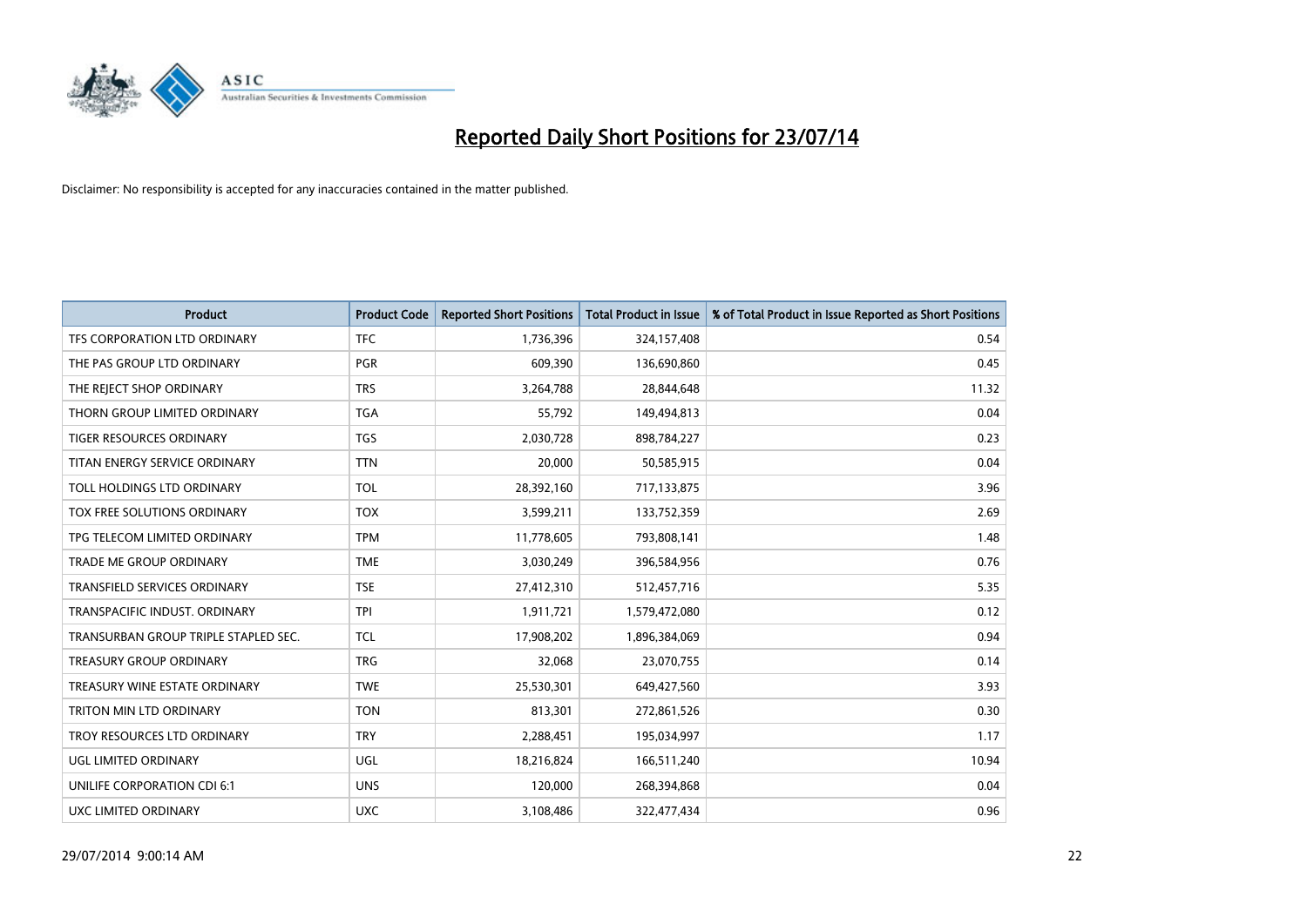

| <b>Product</b>                       | <b>Product Code</b> | <b>Reported Short Positions</b> | <b>Total Product in Issue</b> | % of Total Product in Issue Reported as Short Positions |
|--------------------------------------|---------------------|---------------------------------|-------------------------------|---------------------------------------------------------|
| <b>VEDA GROUP LTD ORDINARY</b>       | <b>VED</b>          | 16,304,247                      | 842,055,406                   | 1.94                                                    |
| VILLAGE ROADSHOW LTD ORDINARY        | <b>VRL</b>          | 1,221,746                       | 159,504,142                   | 0.77                                                    |
| <b>VIRGIN AUS HLDG LTD ORDINARY</b>  | <b>VAH</b>          | 65,275,493                      | 3,514,825,734                 | 1.86                                                    |
| VIRTUS HEALTH LTD ORDINARY           | <b>VRT</b>          | 4,716,250                       | 79,722,678                    | 5.92                                                    |
| <b>VOCATION LTD ORDINARY</b>         | <b>VET</b>          | 11,989,866                      | 202,899,894                   | 5.91                                                    |
| <b>VOCUS COMMS LTD ORDINARY</b>      | <b>VOC</b>          | 265,767                         | 92,937,334                    | 0.29                                                    |
| WARRNAMBOOL CHEESE ORDINARY          | <b>WCB</b>          | 4,893                           | 56,098,797                    | 0.01                                                    |
| WATPAC LIMITED ORDINARY              | <b>WTP</b>          | 2,615                           | 186,489,922                   | 0.00                                                    |
| WEBJET LIMITED ORDINARY              | <b>WEB</b>          | 1,255,660                       | 79,397,959                    | 1.58                                                    |
| WESFARMERS LIMITED ORDINARY          | <b>WES</b>          | 6,778,041                       | 1,143,274,951                 | 0.59                                                    |
| WESTERN AREAS LTD ORDINARY           | <b>WSA</b>          | 15,671,117                      | 232,310,014                   | 6.75                                                    |
| WESTERN DESERT RES. ORDINARY         | <b>WDR</b>          | 6,051,979                       | 620,049,919                   | 0.98                                                    |
| WESTERN DESERT RES. RIGHTS 31-MAR-14 | <b>WDRR</b>         | 17,835                          | 120,009,662                   | 0.01                                                    |
| <b>WESTFIELD CORP STAPLED</b>        | <b>WFD</b>          | 4,687,291                       | 2,078,089,686                 | 0.23                                                    |
| WESTFIELD GROUP ORD/UNIT STAPLED SEC | <b>WDC</b>          | 1,931,127                       | 2,078,089,686                 | 0.09                                                    |
| WESTFIELD RETAIL TST UNIT STAPLED    | <b>WRT</b>          | 74,483                          | 2,979,214,029                 | 0.00                                                    |
| WESTPAC BANKING CORP ORDINARY        | <b>WBC</b>          | 21,239,965                      | 3,109,048,309                 | 0.68                                                    |
| WHITEHAVEN COAL ORDINARY             | <b>WHC</b>          | 81,270,175                      | 1,025,760,027                 | 7.92                                                    |
| WOODSIDE PETROLEUM ORDINARY          | <b>WPL</b>          | 4,324,338                       | 823,910,657                   | 0.52                                                    |
| WOOLWORTHS LIMITED ORDINARY          | <b>WOW</b>          | 12,284,498                      | 1,259,826,019                 | 0.98                                                    |